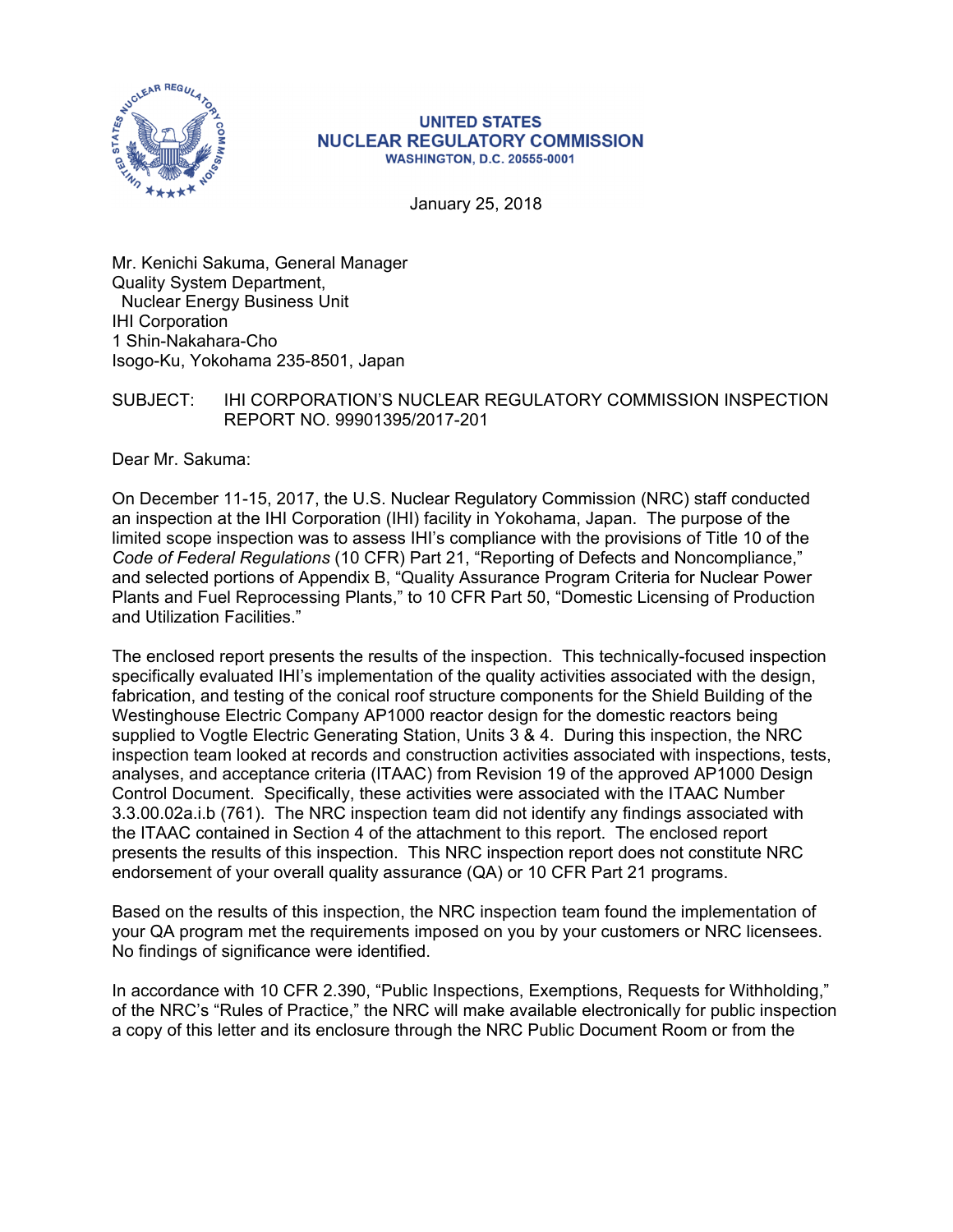NRC's Agencywide Documents Access and Management System, which is accessible at http://www.nrc.gov/reading-rm/adams.html.

Sincerely,

## */RA/*

John P. Burke, Chief Quality Assurance Vendor Inspection Branch-2 Division of Construction Inspection and Operational Programs Office of New Reactors

Docket No.: 99901395 EPID: 99901395/I-2017-201-0038

Enclosure: Inspection Report No. 99901395/2017-201 and Attachment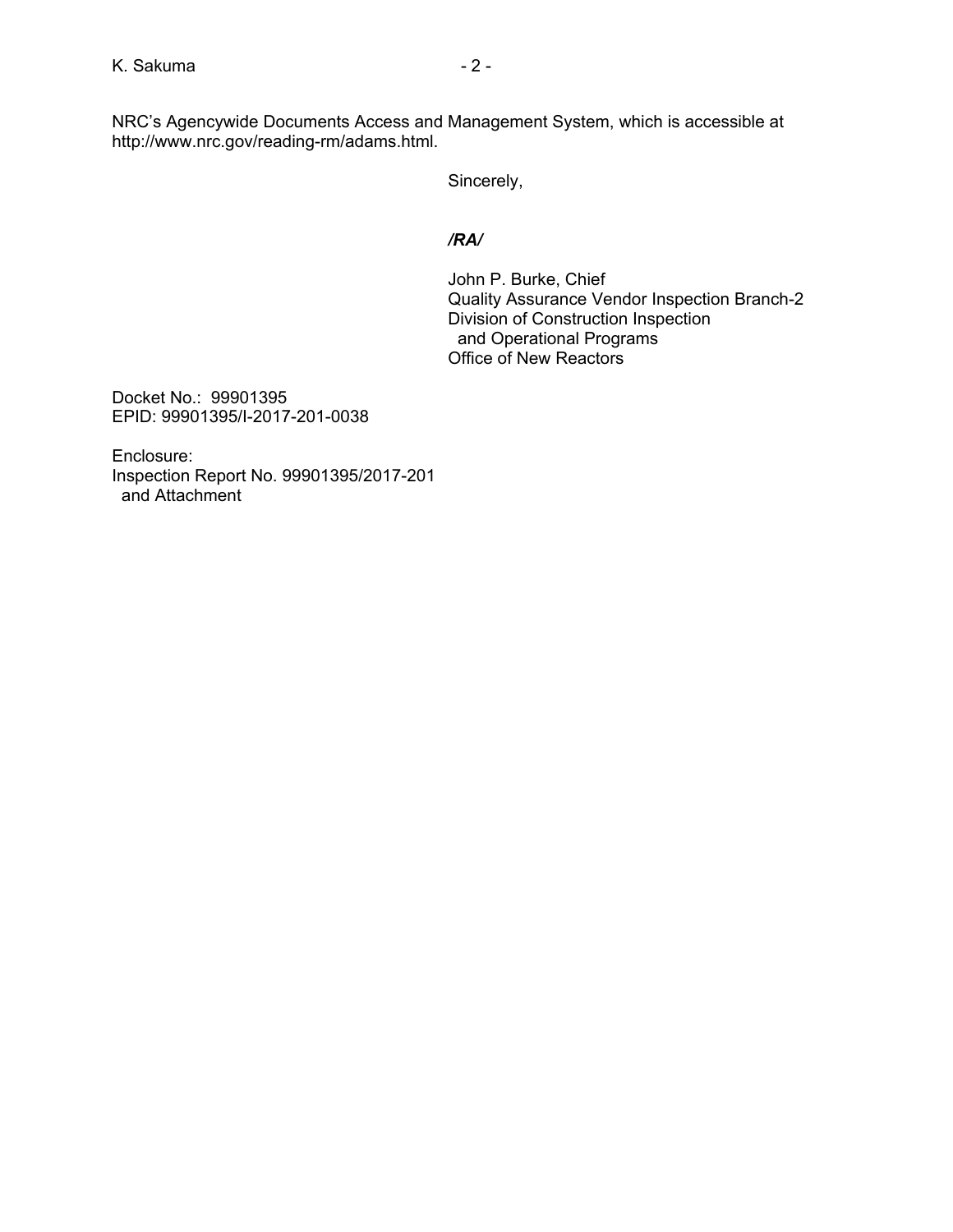## SUBJECT: IHI CORPORATION'S NUCLEAR REGULATORY COMMISSION INSPECTION REPORT NO. 99901395/2017-201

Dated: January 25, 2018

DISTRIBUTION: Public RNease TJackson KKavanagh ASakadales shuji\_murao@nsr.go.jp kazuyuki tomoda@ihi.co.jp kenichi\_sakuma@ihi.co.jp ConE\_Resource NRO\_DCIP\_Distribution

| <b>ADAMS Accession No.: ML18024A739</b> |          |           |          | *via e-mail     | NRO-002       |  |  |
|-----------------------------------------|----------|-----------|----------|-----------------|---------------|--|--|
| <b>OFC</b>                              | NRO/DCIP | NRO/DCIP  | RII/DCO  | NRO/DCIP        | NRO/DCIP      |  |  |
| <b>NAME</b>                             | RPatel*  | RMcIntyre | APonko*  | JOrtega-Luciano | <b>JBurke</b> |  |  |
| <b>DATE</b>                             | 01/24/18 | 01/24/18  | 01/25/18 | 01/25/18        |               |  |  |
| <b>OFFICIAL RECORD COPY</b>             |          |           |          |                 |               |  |  |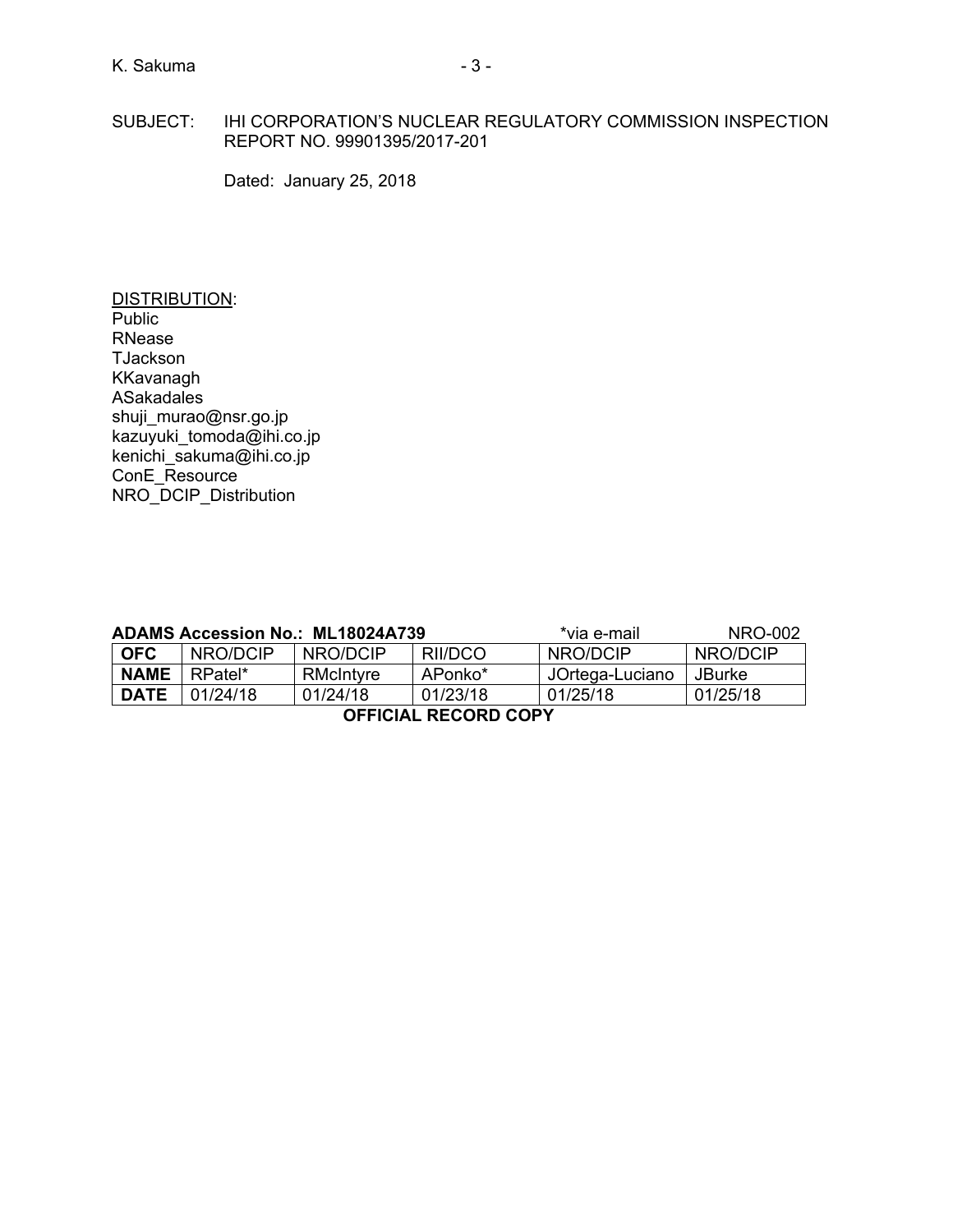### **U.S. NUCLEAR REGULATORY COMMISSION OFFICE OF NEW REACTORS DIVISION OF CONSTRUCTION INSPECTION AND OPERATIONAL PROGRAMS VENDOR INSPECTION REPORT**

| Docket No.:                       | 99901395                                                                                                                                                                                                              |                                                                                     |                                |  |  |
|-----------------------------------|-----------------------------------------------------------------------------------------------------------------------------------------------------------------------------------------------------------------------|-------------------------------------------------------------------------------------|--------------------------------|--|--|
| Report No.:                       | 99901395/2017-201                                                                                                                                                                                                     |                                                                                     |                                |  |  |
| Vendor:                           | <b>IHI Corporation</b><br>1 Shin-Nakahara-Cho<br>Isogo-Ku, Yokohama 235-8501, Japan                                                                                                                                   |                                                                                     |                                |  |  |
| Vendor Contact:                   | Mr. Kazuyuki Tomoda<br><b>Quality Assurance Manager</b><br>Phone: 81-45-759-2540                                                                                                                                      |                                                                                     |                                |  |  |
| <b>Nuclear Industry Activity:</b> | IHI Corporation is a holder of multiple N-type American Society of<br>Mechanical Engineers (ASME) certificates under contract for the<br>fabrication and manufacture of key AP1000 components for the<br>U.S. market. |                                                                                     |                                |  |  |
| <b>Inspection Dates:</b>          | December 11-15, 2017                                                                                                                                                                                                  |                                                                                     |                                |  |  |
| Inspectors:                       | Jonathan Ortega-Luciano<br><b>Richard McIntyre</b><br>Raju Patel<br>Anthony Ponko<br>Shuji MURAO                                                                                                                      | NRO/DCIP/QVIB-2<br>NRO/DCIP/QVIB-2<br>NRO/DCIP/QVIB-2<br>R-II/DCO/IB4<br><b>NRA</b> | <b>Team Leader</b><br>Observer |  |  |
| Approved by:                      | John P. Burke, Chief<br>Quality Assurance Vendor Inspection Branch-2<br>Division of Construction Inspection<br>and Operational Programs<br><b>Office of New Reactors</b>                                              |                                                                                     |                                |  |  |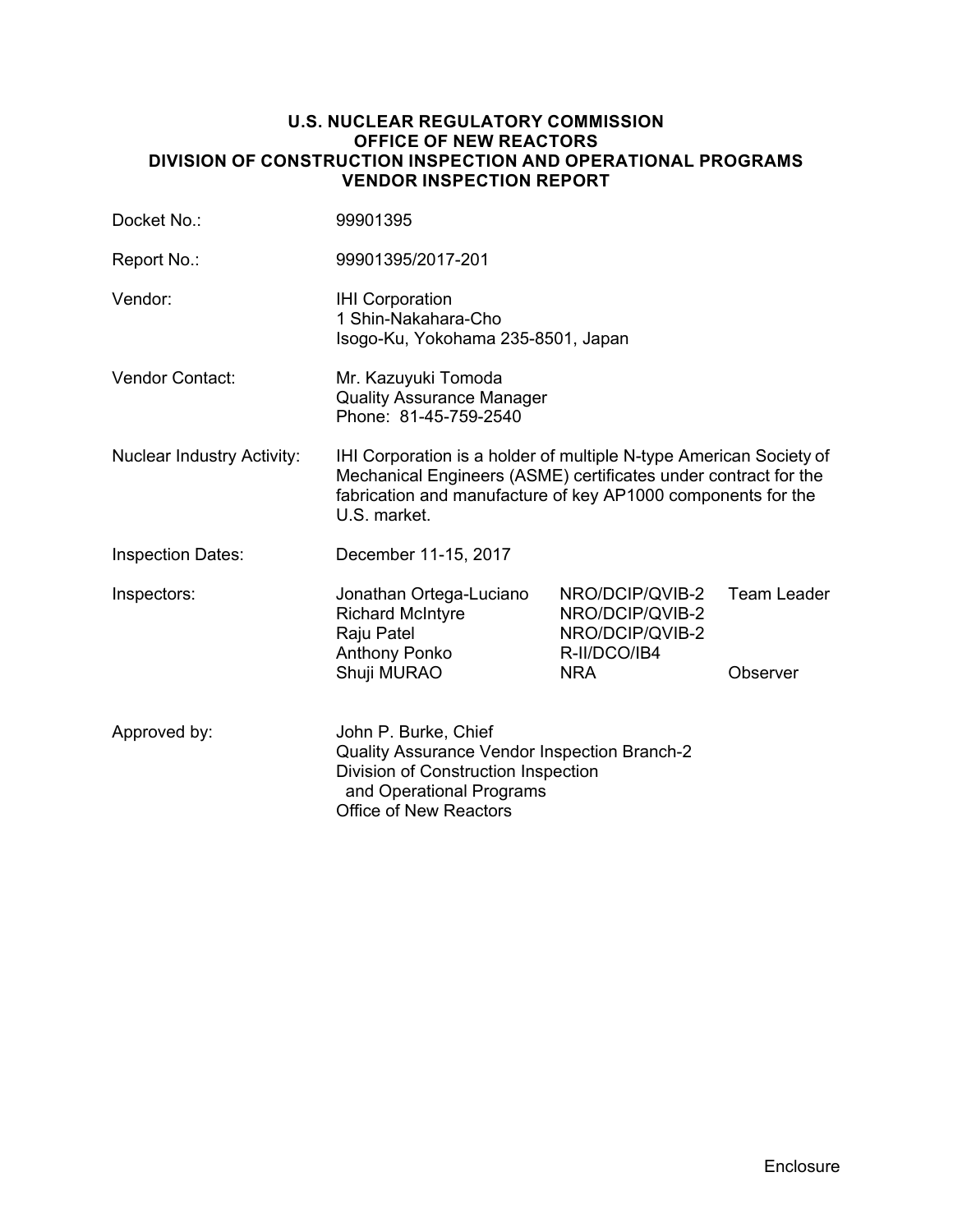## **EXECUTIVE SUMMARY**

### IHI Corporation 99901395/2017-201

The U.S. Nuclear Regulatory Commission (NRC) staff conducted a vendor inspection at the IHI Corporation's (hereafter referred to as IHI) facility in Yokohama, Japan, to verify that it had implemented an adequate quality assurance (QA) program that complies with the requirements of Appendix B, "Quality Assurance Criteria for Nuclear Power Plants and Fuel Reprocessing Plants," to Title 10 of the Code of Federal Regulations (10 CFR) Part 50, "Domestic Licensing of Production and Utilization Facilities." In addition, the NRC inspection also verified that IHI implemented a program under 10 CFR Part 21, "Reporting of Defects and Noncompliance." This was the second NRC inspection at this IHI facility. The last NRC inspection was conducted in September 2010 and the results are documented in inspection report (IR) No. 99901395/2010-201, dated October 26, 2010.

The Japanese Nuclear Regulatory Authorities (NRA) participated in the inspection as observer. These observations foster the sharing of international experiences with the construction of new reactors, oversight of vendors, and modular construction techniques consistent with the objectives of the Multinational Design Evaluation Program.

This technically-focused inspection specifically evaluated IHI's implementation of quality activities for the design, fabrication, and testing activities associated with the conical roof structure components of the Shield Buildings for the Westinghouse Electric Company (WEC) AP1000 reactor design being provided to the Vogtle Electric Generating Plant (VEGP) Units 3 & 4. Specific activities observed by the NRC inspection team included:

- Calibration of an Inside Micrometer (50mm 75mm)
- Set-up and performed of partial-joint penetration (PJP) using Gas Metal Arc Welding (GMAW) process and Gas Tungsten Arc Welding (GTAW) of Compression Ring C01 Block of Shield Building (SB) Conical Roof for VEGP Unit 4 (SV4)
- Visual examination of tack weld fit-up that included cleanliness, dimensional inspection of root gap and groove angle of a complete joint penetration (CJP) for C02 Block on Traveler No. PCL-SV4-C222 Sequence No. 22-102 for SB Conical Roof for SV4
- Set-up and performed pre-heating of a PJP joint No. WG4-C01-12E2 for SB Conical Roof Compression Ring C01 block
- Perform weld material requisition and release of filler material to welder on work order No. 5901043 for Compression Ring C01 block of SB conical roof for SV4
- Set-up and performed magnetic particle (MP) examination of weld joint No. WG4-C01A-07a on a compression ring C01 Block of SB Conical Roof for SV4

In addition to observing these activities, the NRC inspection team verified that measuring and test equipment (M&TE) was properly identified, marked, calibrated, and used within its calibrated range.

These regulations served as the bases for the NRC inspection:

- Appendix B to 10 CFR Part 50
- 10 CFR Part 21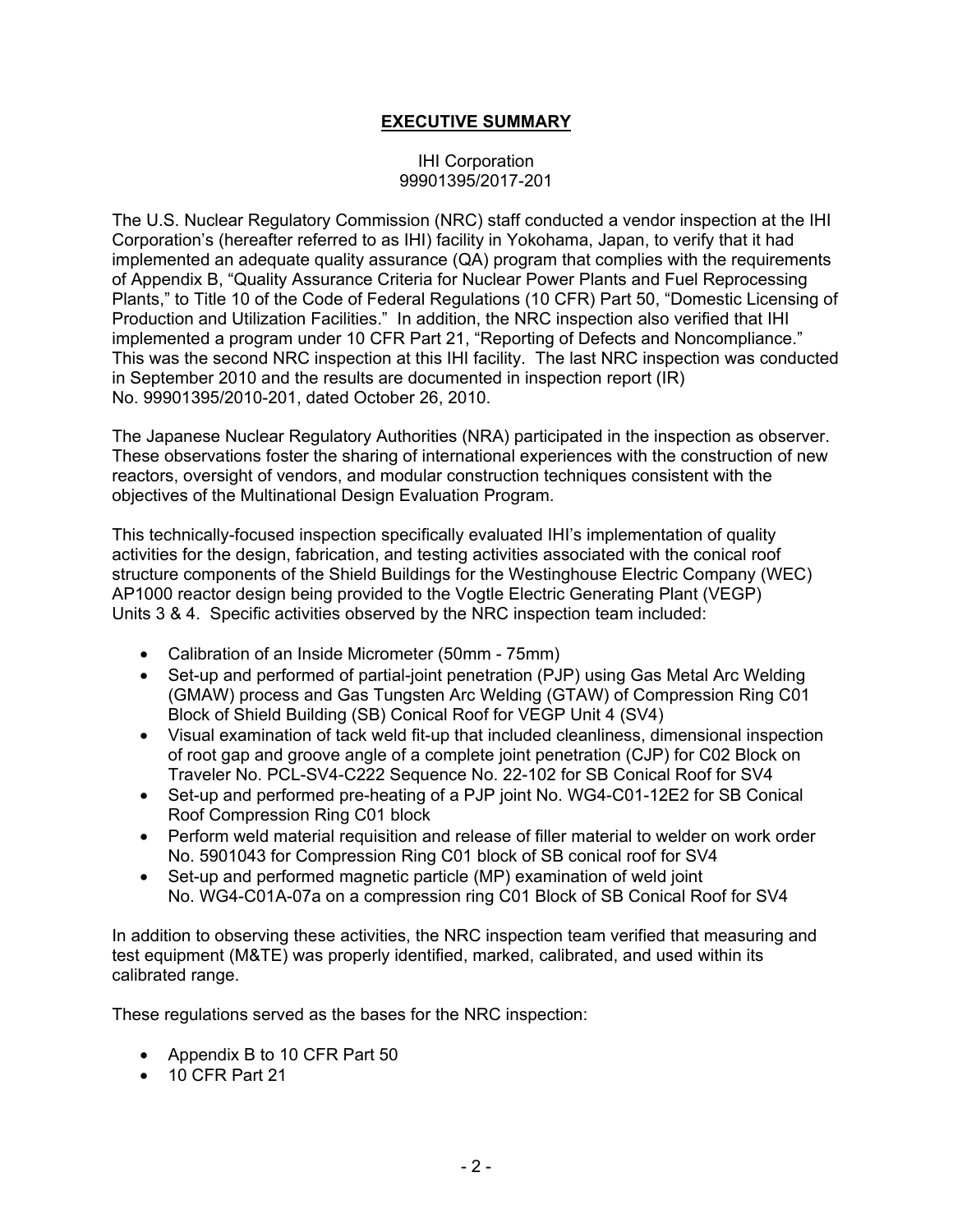During the course of this inspection, the NRC inspection team implemented Inspection Procedure (IP):

- IP 36100, "Inspection of 10 CFR Part 21 and Programs for Reporting Defects and Noncompliance," dated February 13, 2012;
- IP 43002, "Routine Inspections of Nuclear Vendors," dated January 27, 2017;
- IP 43004, "Inspection of Commercial-Grade Dedication Programs," dated January 27, 2017;
- IP 65001.01, "Inspection of ITAAC-Related Foundations & Buildings," dated April 18, 2014;
- IP 65001.A, "Inspection of the As-Built Attributes for Structures, Systems, and Components (SSCs) Associated with ITAAC," dated September 25, 2013;
- IP 65001.B, "Inspection of the ITAAC-Related Welding Program," dated September 25, 2013;
- IP 65001.F, "Inspection of the ITAAC-Related Design and Fabrication Requirements," dated September 20, 2013.

The results of this inspection are summarized below.

## Corrective Action

The NRC inspection team reviewed the corrective actions that IHI had taken to address nonconformances documented in IR No. 99901395/2010-201 dated October 26, 2010. The NRC inspection team reviewed the documentation that provided objective evidence that all corrective actions were completed and adequately implemented. Based on this review, the NRC inspection team closed all of the nonconformances documented in the 2010 IR.

## **Other Inspection Areas**

The NRC inspection team determined that IHI is implementing its programs for training and qualification, 10 CFR Part 21, design control, commercial-grade dedication, control of purchased material, equipment, and services, control of special processes, traceability, inspection, control of M&TE, nonconforming material, parts, or components, and corrective action in accordance with the applicable regulatory requirements of Appendix B to 10 CFR Part 50. Based on the limited sample of documents reviewed and activities observed, the NRC inspection team also determined that IHI is implementing its policies and procedures associated with these programs. No findings of significance were identified.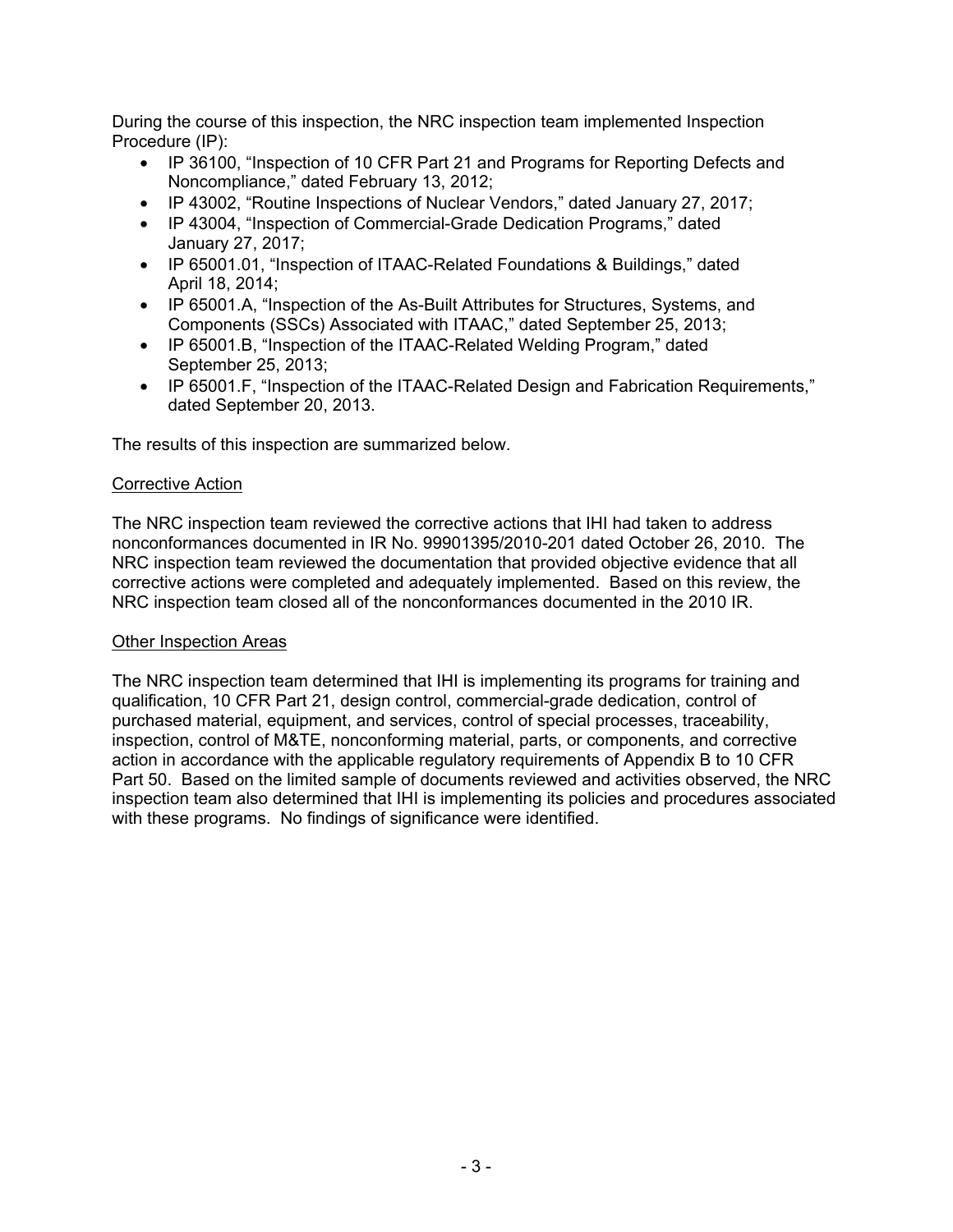## **REPORT DETAILS**

### 1. 10 CFR Part 21 Program

#### a. Inspection Scope

The NRC inspection team reviewed IHI Corporation's (hereafter referred to as IHI) policies and implementing procedures that govern IHI's 10 CFR Part 21, "Reporting of Defects and Noncompliance," program to verify compliance with the regulatory requirements. In addition, the NRC inspection team evaluated the 10 CFR Part 21 postings and a sample of IHI's purchase orders (POs) for compliance with the requirements of 10 CFR 21.21, "Notification of Failure to Comply or Existence of a Defect and its Evaluation," and 10 CFR 21.31, "Procurement Documents." The NRC inspection team also verified that IHI's nonconformance and corrective action procedures provide a link to the 10 CFR Part 21 program.

Furthermore, for a sample of 10 CFR Part 21 evaluations performed by IHI, the NRC inspection team verified that IHI had effectively implemented the requirements for evaluating deviations and failures to comply. The NRC inspection team verified that the notifications were performed in accordance with the requirements of 10 CFR 21.21, as applicable.

The NRC inspection team also discussed the 10 CFR Part 21 program with IHIs management and technical staff. The attachment to this inspection report lists the documents reviewed by the NRC inspection team.

#### b. Observations and Findings

No findings of significance were identified.

#### c. Conclusion

The NRC inspection team concluded that IHI is implementing its 10 CFR Part 21 program in accordance with the regulatory requirements of 10 CFR Part 21. Based on the limited sample of documents reviewed, the NRC inspection team also determined that IHI is implementing its policies and procedures associated with the 10 CFR Part 21 program. No findings of significance were identified.

#### 2. Design Control

#### a. Inspection Scope

The NRC inspection team reviewed IHI's policies and implementing procedures that govern the design control program to verify their compliance with the regulatory requirements of Criterion III, "Design Control," of Appendix B, "Quality Assurance Criteria for Nuclear Power Plants and Fuel Reprocessing Plants," to 10 CFR Part 50, "Domestic Licensing of Production and Utilization Facilities."

This assessment included a review of the procedures, specifications, shop drawings, shop travelers, requests for information (RFIs), nonconformance reports (NCRs), and quality assurance (QA) practices associated with fabrication of structural subassemblies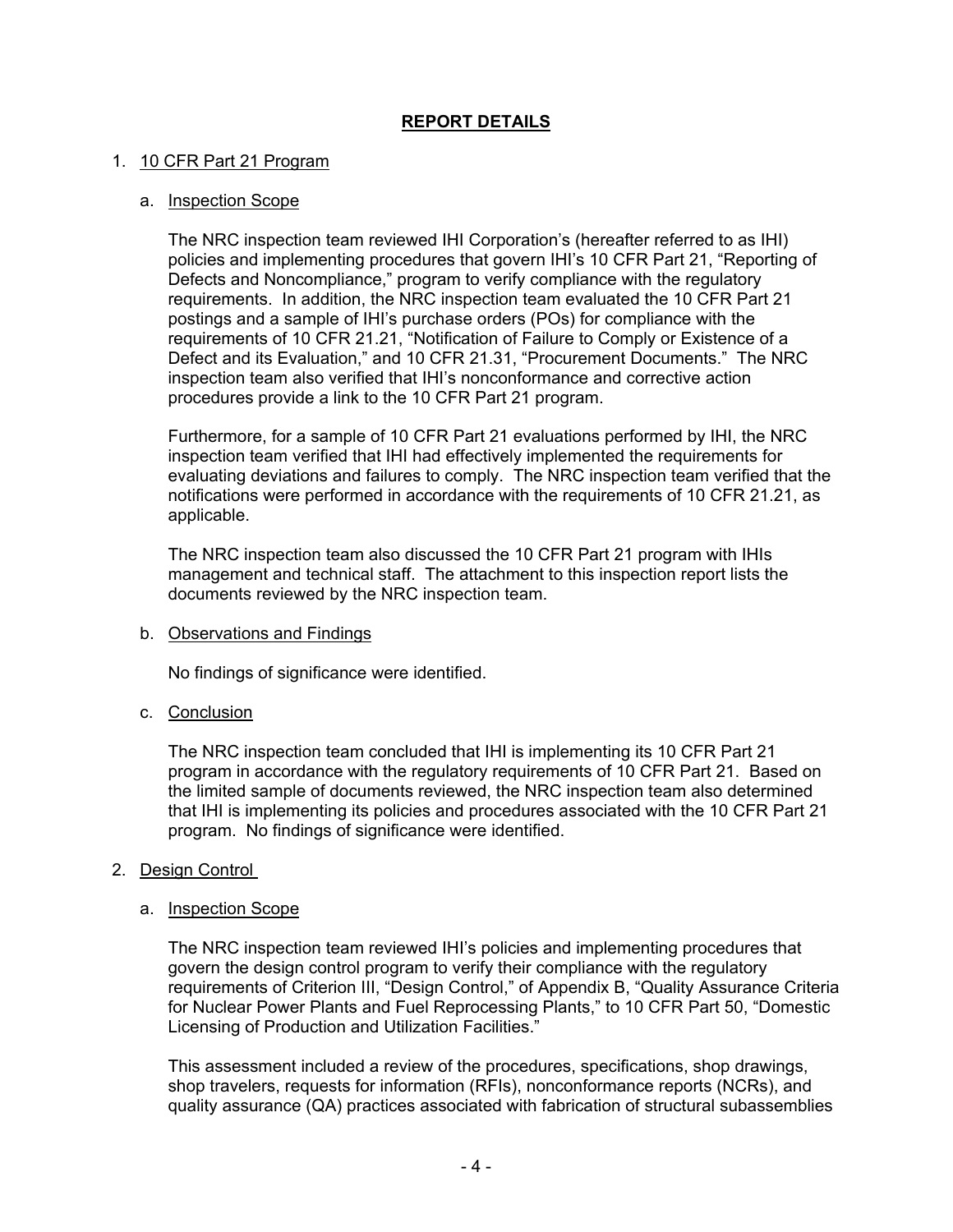for the AP1000 shield building (SB) conical roof. This review was to support future closure of ITAAC 3.3.00.02a.i.b (761) for Vogtle Electric Generating Plant (VEGP) Units 3 & 4.

The NRC inspection team reviewed procedures, specifications, work instructions, shop travelers, weld records, and shop drawings to verify that relevant technical requirements associated with fabrication of the SB conical roof structural subassemblies had been correctly translated from the construction documents into procurement specifications and fabrication packages.

The NRC inspection team verified that the shop drawing prepared by IHI for fabrication of the structural subassemblies were consistent with the engineering drawings, construction specifications, and QA requirements provided by the design authority, including any relevant engineering and design coordination reports (E&DCRs). The NRC inspection team also confirmed that any inconsistencies or errors on the engineering drawings that were identified by the structural detailers during development of the shop drawings were addressed through the RFI process; and that any required design changes were documented by the design authority using the E&DCR process.

The NRC inspection team observed in-process fabrication of compression ring subassemblies C01 and C02 for VEGP Unit 4 and reviewed completed shop travelers associated with fabrication of compression ring subassemblies C01, C02, and C03 for VEGP Unit 3. These subassemblies are fabricated using steel shapes and plates and are components of the SB conical roof at elevation 304'-93/16". The NRC inspection team reviewed the overall configuration, sizes of shapes and plates, dimensions, and connection details of the C01 and C02 subassemblies for VEGP Unit 4 to verify the subassemblies were being fabricated in accordance with the engineering drawings and technical requirements, including those documented in the respective updated final safety analysis reports (UFSARs).

The NRC inspection team also discussed the design control program with IHI's management and technical staff. The attachment to this inspection report lists the documents reviewed by the NRC inspection team.

## b. Observations and Findings

No findings of significance were identified.

c. Conclusion

The NRC inspection team concluded that IHI is implementing its design control program in accordance with the regulatory requirements of Criterion III of Appendix B to 10 CFR Part 50. Based on the limited sample of documents reviewed, the NRC inspection team also determined that IHI is implementing its policies and procedures associated with the design control program. No findings of significance were identified.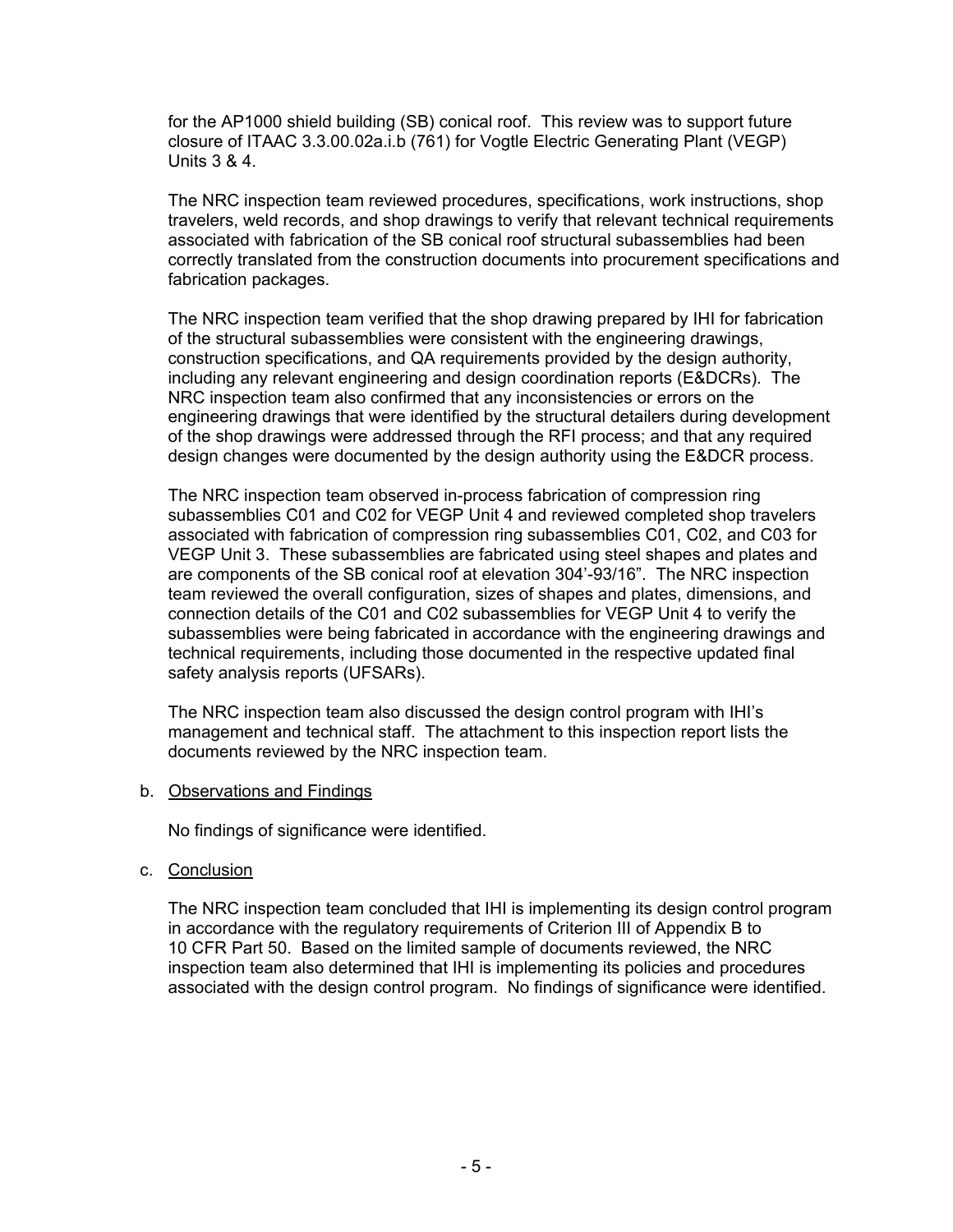## 3. Control of Purchased Material, Equipment, and Services and Commercial-Grade Dedication

### a. Inspection Scope

The NRC inspection team reviewed IHI's policies and implementing procedures that govern the implementation of its supplier oversight and commercial-grade dedication (CGD) programs to verify compliance with the requirements of Criterion III, Criterion IV, "Procurement Document Control," and Criterion VII, "Control of Purchased Material, Equipment, and Services" of Appendix B to 10 CFR Part 50.

The NRC inspection team reviewed the implementation of IHI's process for procurement control and audits of purchased material, equipment, and services. The NRC inspection team also reviewed IHI's CGD process to determine if it was effective for the dedication of commercial grade items (CGIs), included the appropriate definitions consistent with 10 CFR Part 21, and contained guidance specific to dedication activities, consistent with NRC and industry requirements. In addition, the NRC inspection team verified that IHI had implemented the corrective actions specific to notice of nonconformance 9990135/2010-201-01 (documented in NRC inspection report 9990135/2010-201). The 2010 NRC inspection finding identified that Section C of the IHI's quality assurance program description (QAPD) and Procedure IBR A13-30103 were not consistent with the definitions included in 10 CFR Part 21. This issue is discussed in detail in section 8 b.1 of this inspection report.

The NRC inspection team also reviewed the IHI US Safety-Related and American Society of Mechanical Engineers (ASME) Approved Vendors List (AVL) and a sample of sub supplier audits and commercial-grade surveys performed by IHI for safety-related and commercial-grade suppliers. This review included POs, material requisition forms, purchase specifications, QA program specifications, audit plans, audit reports, audit checklists, receiving inspection record reports, certified material test reports (CMTRS), certificate of conformance (CoC), certificates of analysis, and various reports of inspection activities specific to procurement and supplier oversight for VEGP Units 3 & 4. The sample consisted of safety-related audits and commercial-grade surveys performed by IHI for the supply of: commercial A240 S32101 duplex stainless steel plate; safety-related steel plates including those supplied by Kobe Steel Ltd (Kakagawa Plant); safety-related welding material from Kobe Steel (Fukuchiyama Plant); safety-related calibration services from IHI Corporation Corporate Research & Development, commercial plasma/laser cutting services, and safety-related chemical testing services. The suppliers were selected based on their scope of supply to IHI for the AP1000 VEGP C01 module and the SB conical roof compression ring fabrication.

Further, for the CGD activities mentioned above the NRC inspection team verified that IHI's CGD process contained a detailed technical evaluation as part of the CGD plan to support the identification of safety functions, failure modes, critical characteristics, and acceptance methods. For CGD activities and commercial-grade surveys, the NRC inspection team reviewed the purchase specification (with specific technical requirements), material requisition form, QA program specification, audit plan, audit report and checklist, receiving inspection reports, and applicable CoCs and CMTRs.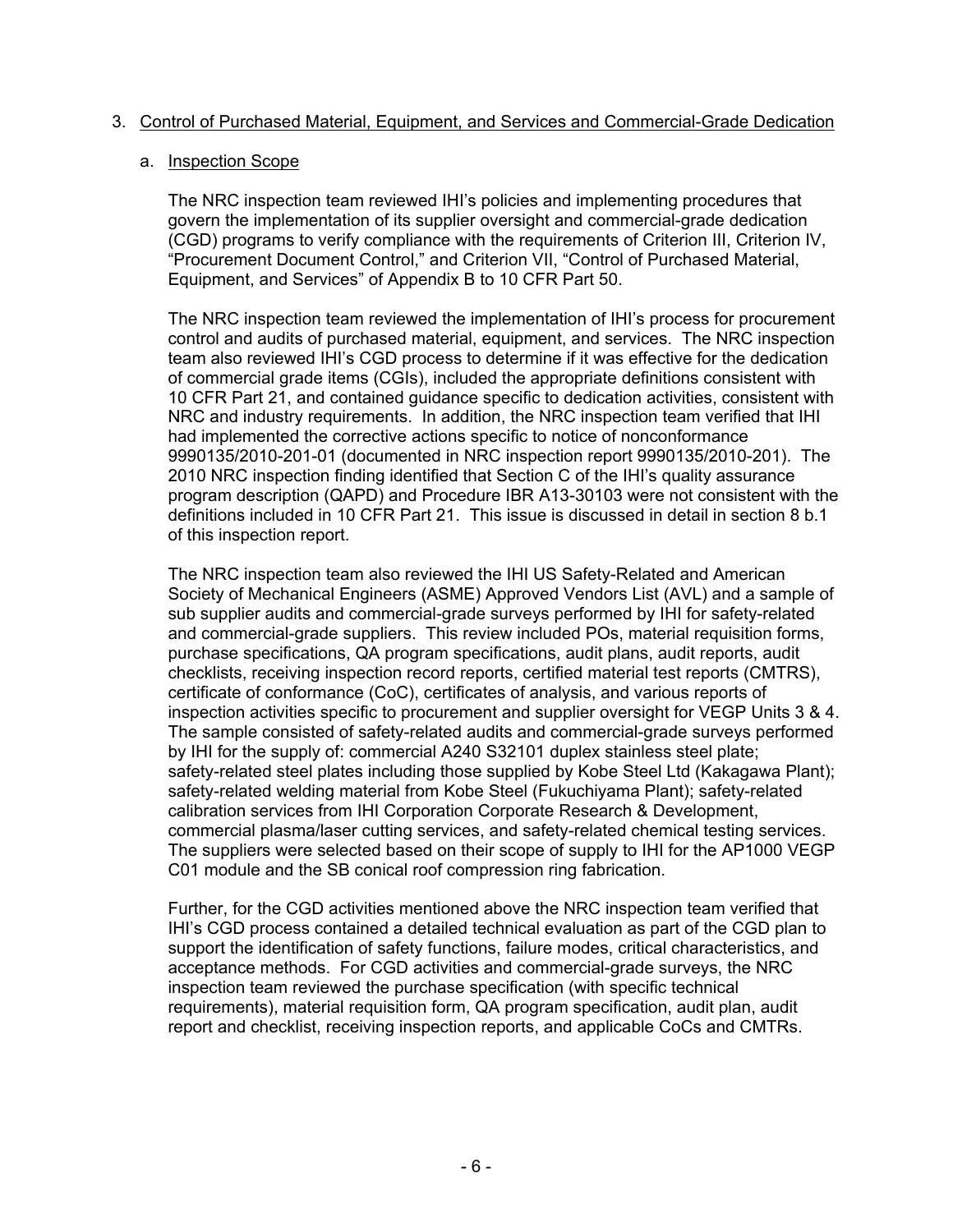The NRC inspection team also discussed the supplier oversight and CGD programs with IHI's management and technical staff. The attachment to this inspection report lists the documents reviewed by the NRC inspection team.

## b. Observations and Findings

## Kobe Steel Weld Material Falsification

The NRC inspection team discussed with IHI and reviewed associated documentation related to the notification from Kobe Steel Ltd, specific to the improper conduct for quality related activities and falsification of data for welding material supplied to IHI that was used in US supplied components. IHI had received a letter from Kobe Steel Ltd. Welding Business Quality Management Department, dated November 16, 2017, describing their self-investigation activities performed of products manufactured and shipped within the last year that, concluded "that all products were confirmed to satisfy the customer's specifications as well as the requirements of industry standards and that all inspection activities certificate's that were issued were according to the respective actual test and/or inspection data." The letter, also stated that there was no problem with welding materials and certificates, material test reports and inspection certificates for a list of project identification numbers that are represented by VEGP Units 3 & 4 and Virgil C. Summer Nuclear Generating Station (VC Summer) Units 2 & 3.

On November 21-24, 2017, IHI conducted an additional audit to the regularly scheduled supplier audits of the Kobe Steel facilities at Kobe Steel Fukuchiyama and Ibaraki plants. As a result of this audit, IHI found no falsification in any inspection data on selected CMTRS or delivered materials to IHI utilized in several nuclear components. These included components such as containment vessels, CA01 structural modules and the SB conical roof structure for VEGP Units 3 & 4 and VC Summer Units 2 & 3.

The audit evaluated Kobe Steel's CMTR generation process, including product examination and chemical and mechanical testing results and documentation on the CMTRs. IHI concluded that the QA programs for the Kobe Steel Fukuchiyama and Ibaraki plants was adequately implemented to effectively supply the correct CMTR information for material delivered to IHI. IHI performed 100% sampling review of records for the SB conical roof project and found no falsification in the Fukuchiyama plant. IHI plans to conduct an audit at the Kobe Steel Fujisawa plant in 2018 to verify the self-investigation activities of the November 16, 2017, letter performed by the Kobe Steel Welding Business Unit, which concluded there is no problem with welding materials and certificates, material test reports and inspection certificates.

## c. Conclusion

The NRC inspection team concluded that IHI is implementing its oversight of contracted activities and CGD program in accordance with the regulatory requirements of Criterion III, Criterion IV, and Criterion VII of Appendix B to 10 CFR Part 50. Based on the limited sample of documents reviewed, the NRC inspection team also determined that IHI is implementing its policies and procedures associated with the oversight of contracted activities and CGD program. No findings of significance were identified.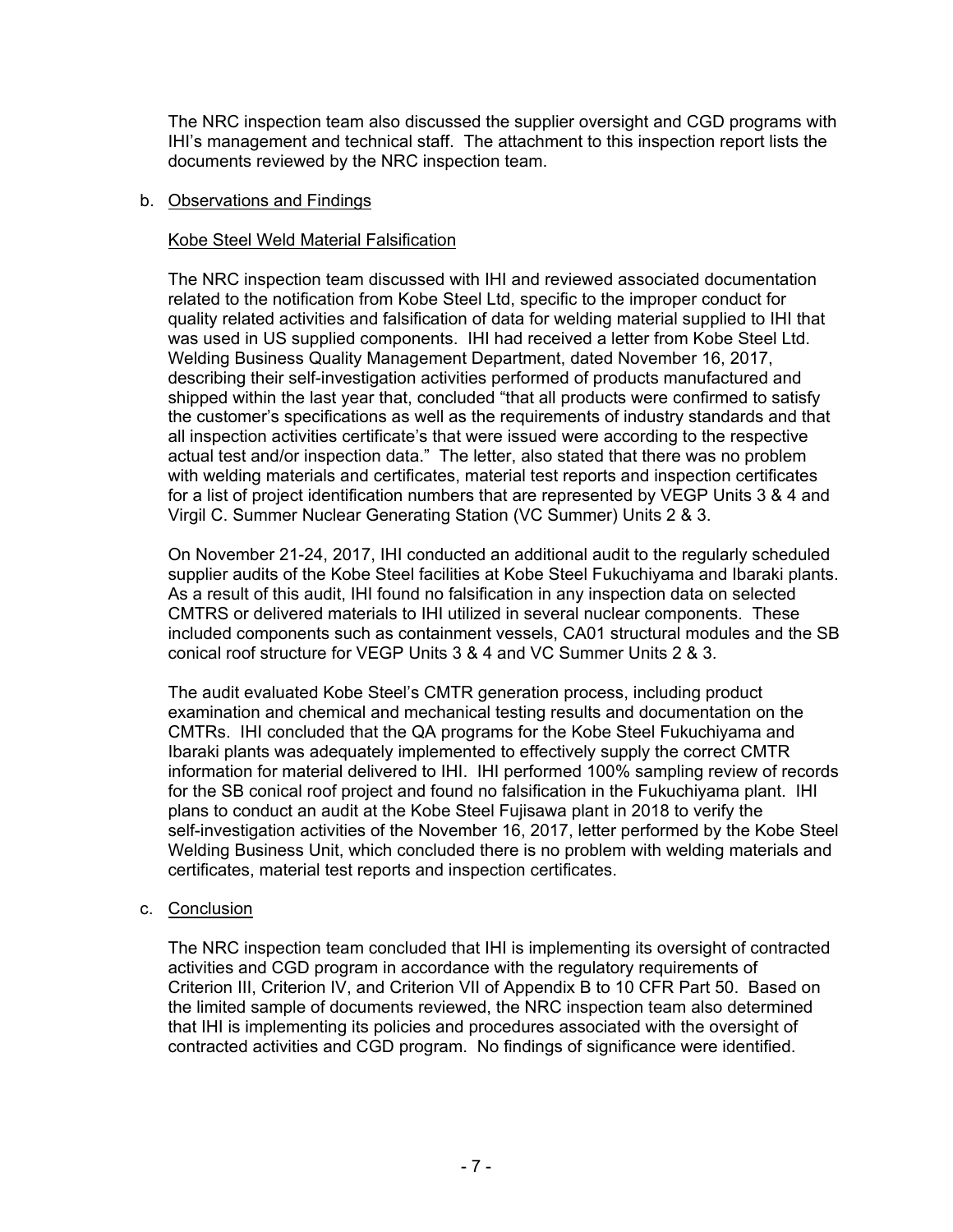## 4. Material Traceability

### a. Inspection Scope

The NRC inspection team reviewed IHI's policies and implementing procedures that govern material traceability to verify compliance with the regulatory requirements of Criterion VIII, "Identification and Control of Material, Parts, and Components," of Appendix B to 10 CFR Part 50.

The NRC inspection team verified that the identification markings used on the materials provided a clear and legible identification and do not adversely affect its function or the service life of the item. The NRC inspection team verified that the part number or trace code number was maintained on the item and in documents traceable to the item. The NRC inspection team also reviewed a sample of CMTR and CoC reports to verify compliance with the procurements document requirements for chemical composition, mechanical properties and/or dimension.

The NRC inspection team performed a walk-down of the welding and M&TE storage areas and reviewed the weld wires were adequately marked with manufacturer code, ASME / American Welding Society (AWS) material specification, and heat/lot number traceable to vendor. The M&TE storage area had equipment and gages identified by unique ID No with their calibration status traceable to vendor and known national standards.

The NRC inspection team also discussed the material traceability program with IHI's management and technical staff. The attachment to this inspection report lists the documents reviewed by the NRC inspection team.

## b. Observations and Findings

No findings of significance were identified.

## c. Conclusions

The NRC inspection team concluded that IHI is implementing its material traceability program in accordance with the regulatory requirements of Criterion VIII of Appendix B to 10 CFR Part 50. Based on the limited sample of documents reviewed, the NRC inspection team also determined that IHI' is implementing its policies and procedures associated with the material traceability program. No findings of significance were identified.

#### 5. Control of Special Processes

## a. Inspection Scope

The NRC inspection team reviewed IHI's policies and implementing procedures that govern the control of special processes to verify compliance with the regulatory requirements of Criterion IX, "Control of Special Processes," of Appendix B to 10 CFR Part 50 and with the requirements of Subsection NCA, Subsection NB, Subsection NC, Subsection ND, of Section III, Section V, "Nondestructive Examination," and Section IX, "Welding and Brazing Qualification," of the ASME Boiler & Pressure Vessel (B&PV)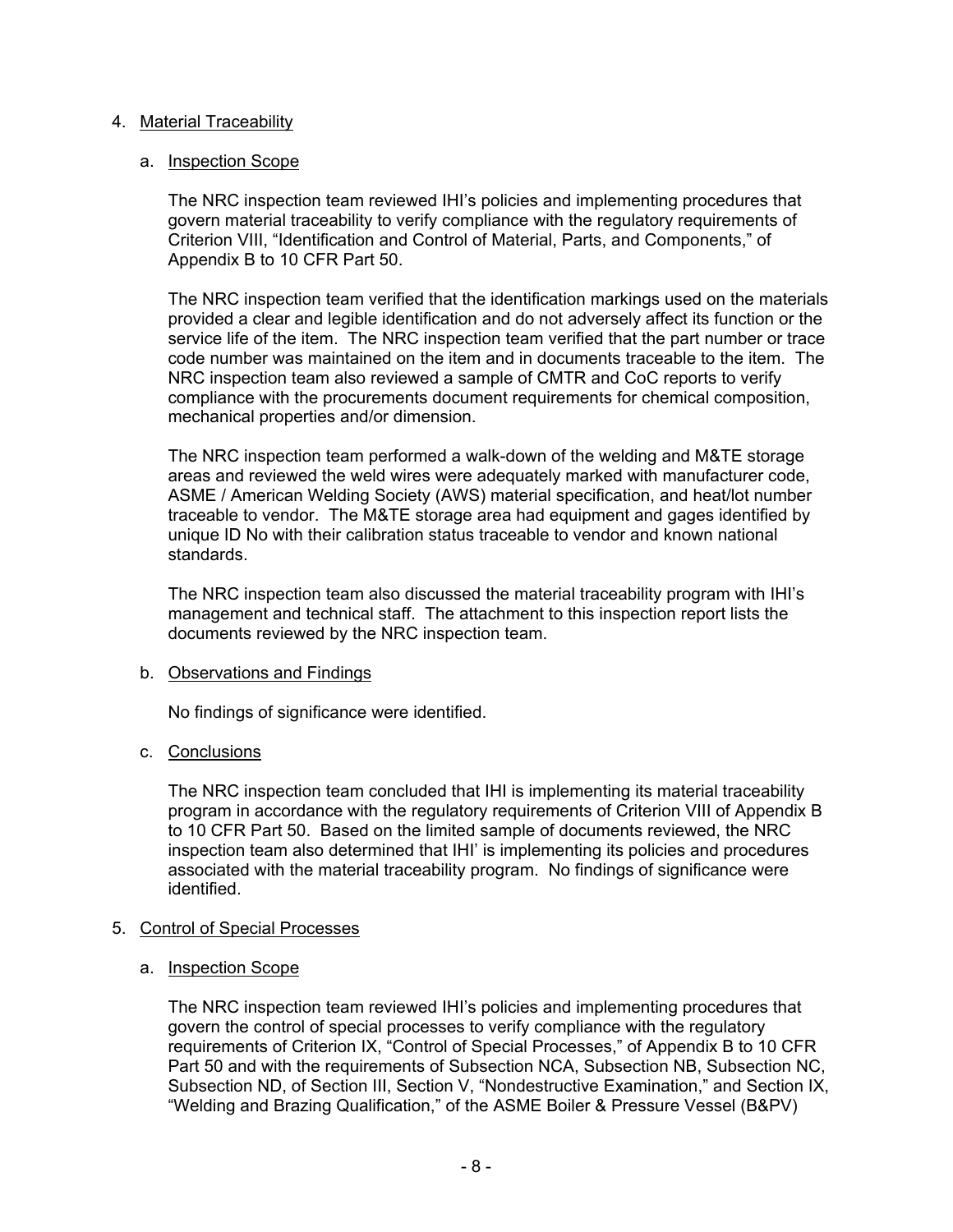Code, 1998 Edition, 2000 Addenda, and American Society for Nondestructive Testing (ASNT) SNT-TC-1A, "Personnel Qualification and Certification in Nondestructive Testing."

The NRC inspection team performed a walk-down of the welding fabrication area and observed several welding activities. The NRC inspection team observed a complete joint penetration (CJP) and partial joint penetration (PJP) of weld joint using gas metal arc welding (GMAW) and gas tungsten arc welding (GTAW) weld process on a C01 block compression ring for SB conical roof for VEGP Unit 4 (SV4) project and also observed pre-heating of a PJP joint for SB conical roof sub-module. The NRC inspection team verified that the welders were following the welding procedure specification (WPS) qualified by a procedure qualification record (PQR) assigned and documenting the operation and weld wire in the traveler.

The NRC inspection team selected a sample of welders' performance qualification records (WPQR) and their annual continuity records to verify they were qualified to meet the requirements of ASME Section IX and AWS code. Each WPQR indicate the welding method, technique, material type and thickness range and the weld position qualified to.

A walk-down of the weld storage area was performed to verify weld materials were controlled to prevent degradation, inadvertent use, or loss of traceability in accordance with IHI's approved procedures. The NRC inspection team also observed the weld issuance requisition tickets that links the weld material issuance to shop traveler and the welder. It was noted that the weld area was kept clean and that the temperature and humidity were monitored daily using calibrated equipment. Further, the NRC inspection team verified that the weld machines had been periodically calibrated within the range of use, using known traceable standards and their calibration frequency maintained. The NRC inspection team reviewed CMTRs for the weld filler metal used for C01 block and verified that the material specifications for physical and chemical properties, and weldability test meet the ASME Section II and AWS Code requirements.

The NRC inspection team observed magnetic particle (MP) examination for C01 Module, performed by visible dry method, to verify that IHI's implementation was in accordance with its policies and procedures and applicable codes and standards. The NRC inspection team verified that the MP evaluation was performed by a qualified nondestructive examination (NDE) inspector utilizing approved procedures and calibrated equipment that were within the applicable inspection range. Further, the NRC inspection team reviewed sample of NDE reports to verify the quality of records meet the IHI NDE procedures and records were in compliance with AWS D1.1 or ASME Section V Code. The NRC inspection team also observed visual examination of tack weld fit-up that consist of cleanliness, dimensional inspection of the groove angle and groove gap.

The NRC inspection team reviewed the material test reports of the MP red powder and confirmed the material meet the ASME Section V Code requirements. The NRC inspection team reviewed IHI's "Written Practice for Nondestructive Testing Personnel Qualification and Certification," procedure and confirmed the education, training hours, written, basic and practical examination requirements for Level I, II, & III NDE inspector qualification met the requirements of American Society for Nondestructive (ASN)-SNT-TC-1A, "American Society for Nondestructive Testing Recommended Practice," as referenced in ASME Section III, Subsection NCA.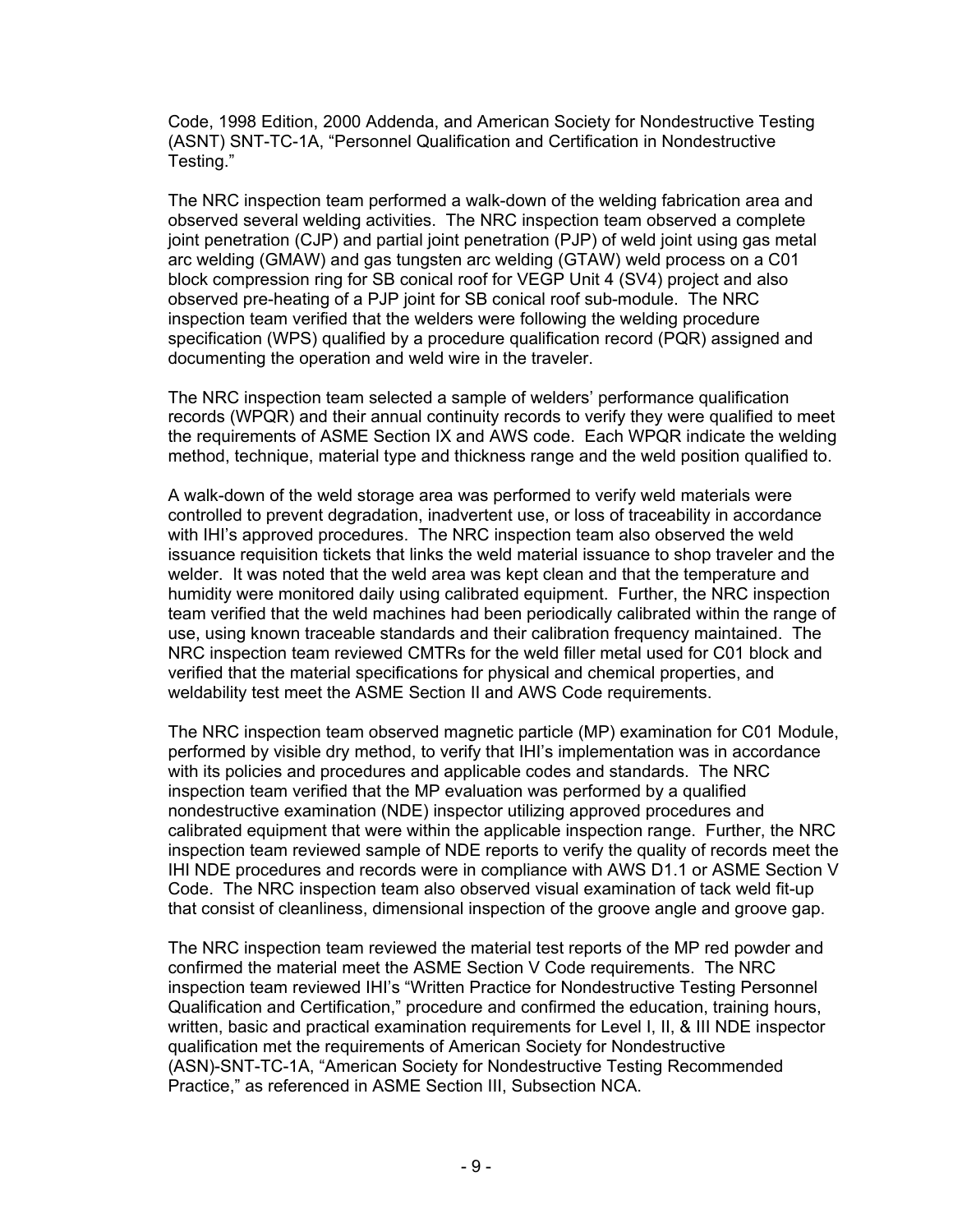In addition, the NRC inspection team reviewed IHI forming procedure used for C01 block compression ring for SB conical roof for VEGP Units 3 & 4, and confirmed through review of sample forming operators qualification records that IHI forming operators were adequately qualified and their records were current to IHI written practice for qualification and certification of forming operators.

The NRC inspection team also discussed the manufacturing control program with IHI's management and technical staff. The attachment to this inspection report lists the documents reviewed by the NRC inspection team.

### b. Observation and Findings

No findings of significance were identified.

### c. Conclusion

The NRC inspection team concluded that IHI is implementing its control of special processes program in accordance with the regulatory requirements of Criterion IX of Appendix B to 10 CFR Part 50. Based on the limited sample of documents reviewed, activities observed, interview with IHI personnel, NDE and welder qualification and certification records, the NRC inspection team also determined that IHI is implementing its policies and procedures associated with the control of special processes program. No findings of significance were identified.

### 6. Inspection

## a. Inspection Scope

The NRC inspection team reviewed IHI's policies and implementing procedures that govern the inspection program to verify compliance with Criterion X, "Inspection" of 10 CFR Part 50 Appendix B.

The NRC inspection team reviewed IHI procedures and inspection plans associated with fabrication of AP1000 structural components to verify that the practices and processes being implemented to verify conformance with the design, and the associated acceptance criteria, conformed to the technical requirements specified by the purchaser.

The NRC inspection team reviewed a sample of shop travelers for the VEGP Units 3 & 4 compression ring subassemblies to verify that hold points had been established at appropriate steps in the fabrication process and any applicable inspections, including NDE requirements, had been performed.

The NRC inspection team reviewed a sample of completed inspection reports associated with the VEGP Units 3 & 4 compression ring subassemblies to verify the inspections were completed and documented in accordance with IHI procedures and the personnel performing the inspection were qualified to perform the relevant inspection activities in accordance with IHI policies.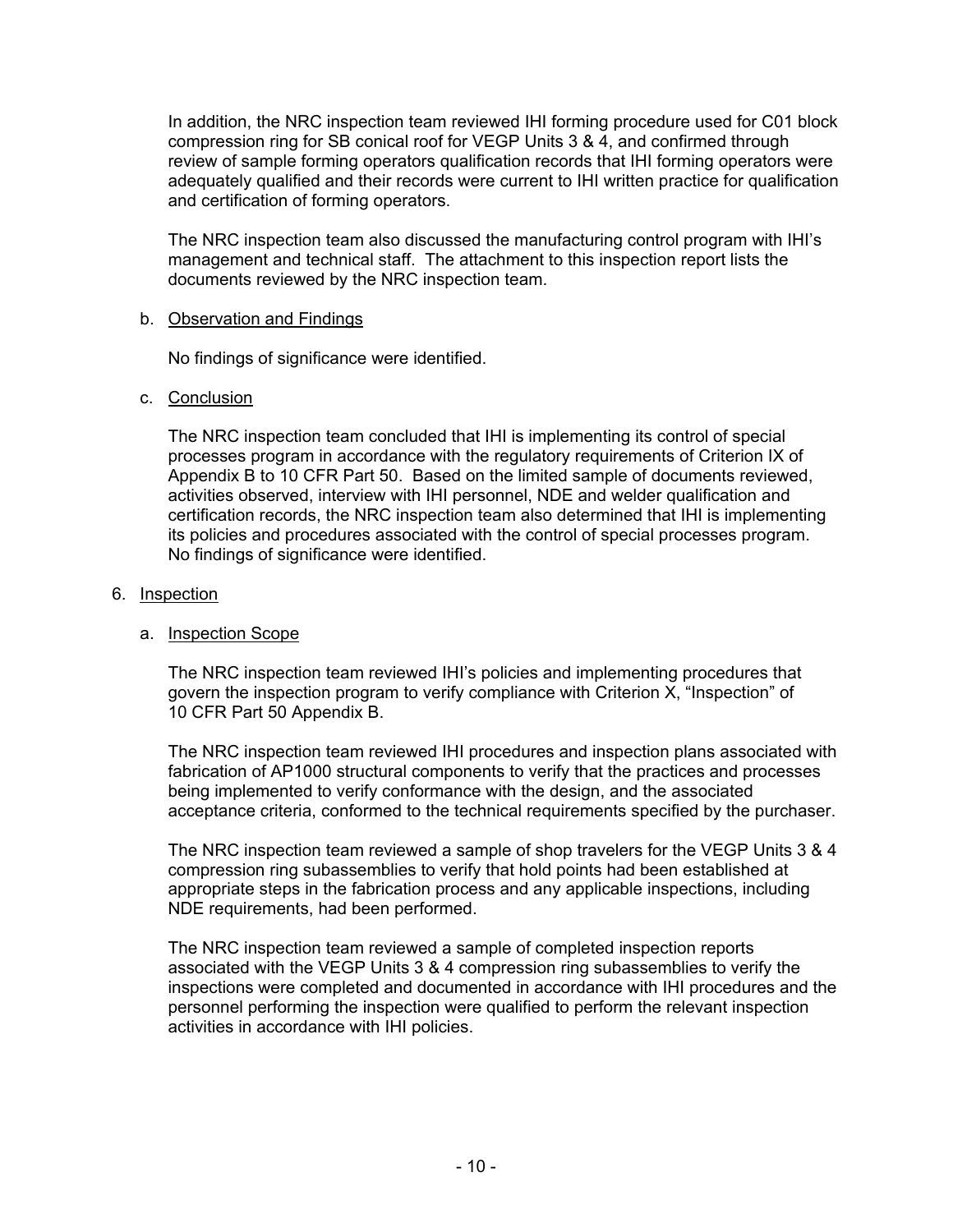The NRC inspection team reviewed a sample of nonconformance reports to verify that any deviations from requirements that were identified during inspections were appropriately documented and dispositioned in accordance with quality assurance requirements.

The NRC inspection team discussed the inspection program with IHI's management and technical staff. The attachment to this inspection report lists the documents reviewed by the NRC inspection team.

## b. Observations and Findings

No findings of significance were identified.

### c. Conclusion

The NRC inspection team determined that IHI is implementing its inspection program in accordance with the regulatory requirements of Criterion X of Appendix B to 10 CFR Part 50. Based on the limited sample of documents reviewed, the NRC inspection team also determined that IHI is adequately implementing its policies and procedures associated with the inspection program. No findings of significance were identified.

## 7. Control of Measuring and Test Equipment

### a. Inspection Scope

The NRC inspection team reviewed IHI's policies and implementing procedures that govern the M&TE program to verify compliance with the requirements of Criterion XII, "Control of Measuring and Test Equipment," of Appendix B to 10 CFR Part 50.

For a sample of M&TE reviewed, the NRC inspection team determined that the M&TE had the appropriate calibration stickers and current calibration dates, including the calibration due date. The NRC inspection team also verified that the M&TE had been calibrated, adjusted, and maintained at prescribed intervals prior to use. In addition, the calibration records reviewed by the NRC inspection team indicated the as-found or as-left conditions, accuracy required, calibration results, calibration dates, and the due date for recalibration. The NRC inspection team also verified that the selected M&TE was calibrated using procedures traceable to known industry standards.

The NRC inspection team observed storage of MT&E to verify that IHI's staff properly segregated, documented, and evaluated when M&TE was found out of calibration, lost, or out of service. The NRC inspection team also reviewed applicable procedures and sections of the quality assurance manual to verify provisions were in place that required IHI to (1) perform evaluations to determine whether previous inspection or test results were affected by M&TE found out of calibration, (2) appropriately notify affected customers, and (3) repair or replace devices consistently found out of calibration.

The NRC inspection team also discussed the M&TE program with IHIs management and technical staff. The attachment to this inspection report lists the documents reviewed by the NRC inspection team.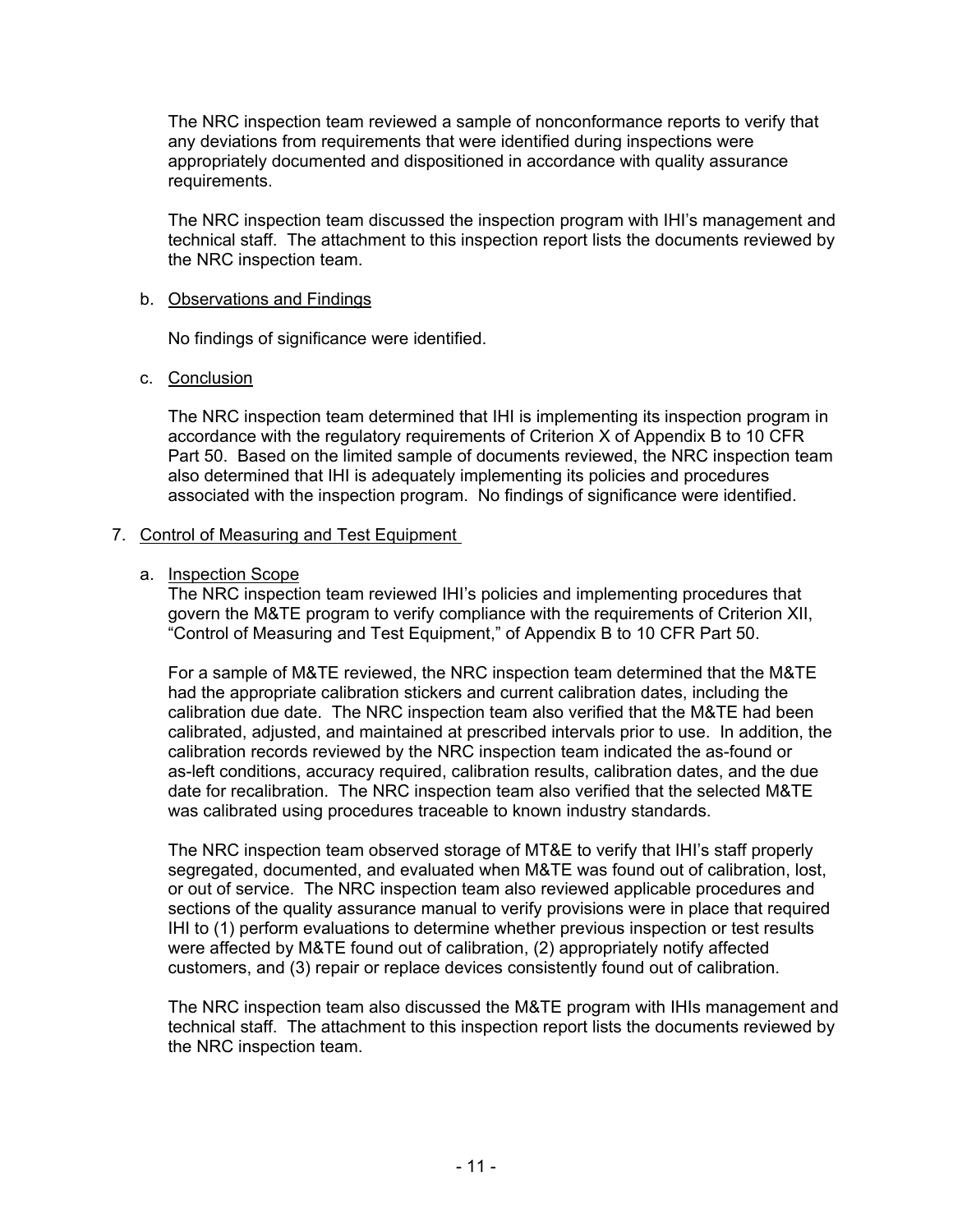## b. Observations and Findings

No findings of significance were identified.

### c. Conclusion

The NRC inspection team concluded that IHI is implementing its M&TE program in accordance with the regulatory requirements of Criterion XII of Appendix B to 10 CFR Part 50. Based on the limited sample of documents reviewed, the NRC inspection team also determined that IHI is implementing its policies and procedures associated with the M&TE program. No findings of significance were identified.

### 8. Nonconforming Materials, Parts, or Components and Corrective Action

### a. Inspection Scope

The NRC inspection team reviewed IHI's policies and implementing procedures that govern the control of nonconformances to verify compliance with the requirements of Criterion XV, "Nonconforming Materials, Parts, or Components," and Criterion XVI, "Corrective Action," of Appendix B to 10 CFR Part 50.

The NRC inspection team reviewed a sample of corrective actions associated with nonconformance report (NCR), disposition notice (DN), vendor nonconformances, and internal and external audit findings to verify that the corrective action reports provide for documentation and description of the condition adverse to quality (CAQ), the cause and corrective actions taken to prevent recurrence, review and approval by the responsible authority, status of corrective actions reviewed, and follow-up action taken to verify timely and effective implementation of corrective actions.

The NRC inspection team toured the shop floor and verified that nonconforming materials, parts, and components were appropriately identified and tagged. The NRC inspection team verified for the sampled selected that each NCR and DN documented the nonconforming items with proper disposition action taken: reject, repair/rework, or use-as-is. For those that were not dispositioned as rejected, the NRC inspection team verified that the dispositions contained technical justifications documenting the nonconforming items as repair or use- as-is. In addition, the NRC inspection team noted that nonconformances to design requirements dispositioned as repair or use-as-is were subject to design control measures commensurate with those applied to the original design and were supported with objective evidence, WECTEC approval, and disposition control record (N&DCR). The NRC inspection team reviewed several sample of NCRs where IHI had performed detail technical evaluation to make a determination for 10CFR Part 21 applicability.

The NRC inspection team also discussed the nonconforming materials, parts, or components and corrective action program with IHI's management and technical staff. The attachment to this inspection report lists the documents reviewed by the NRC inspection team.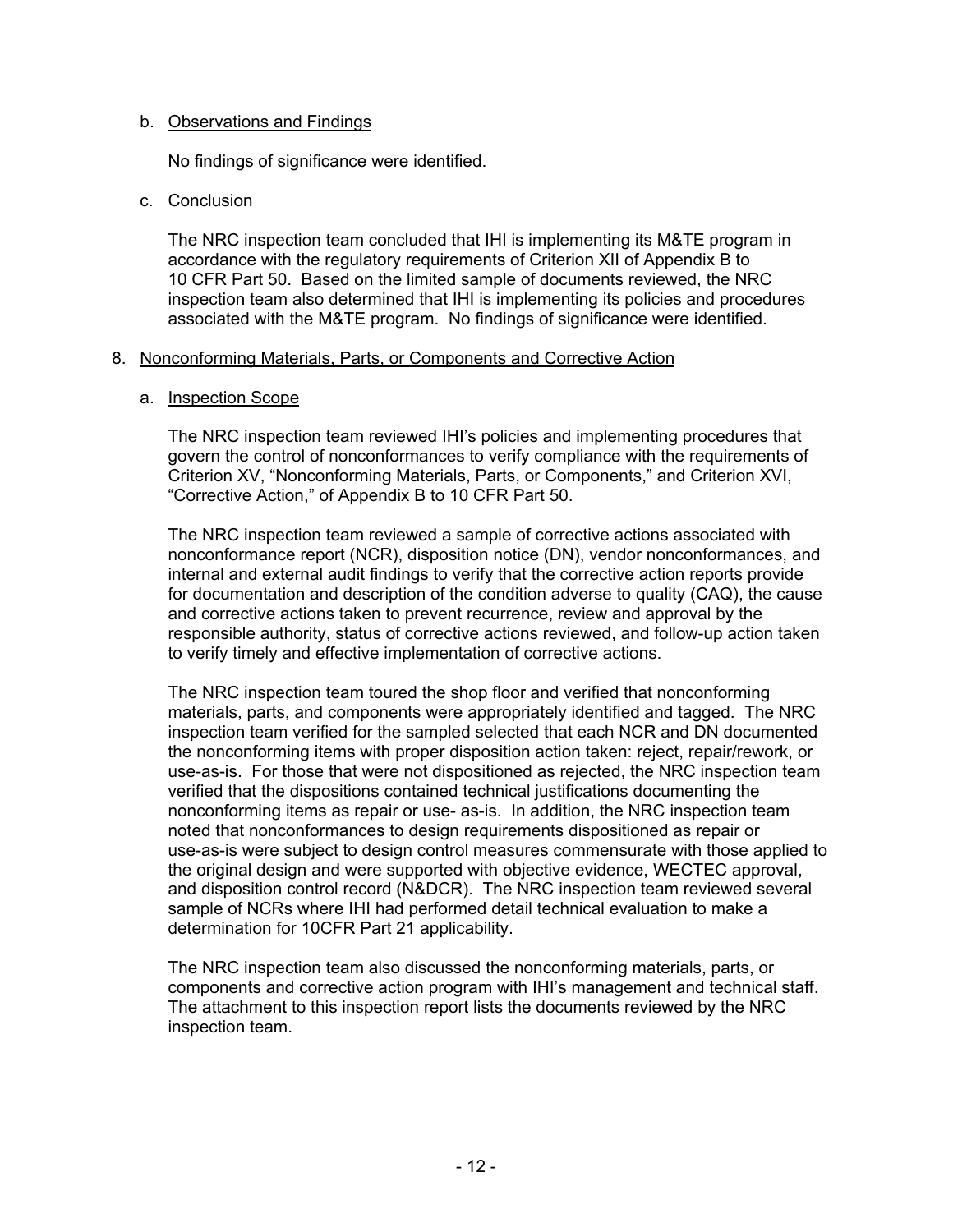## b. Observations and Findings

#### b.1 Corrective Action Associated with Nonconformance 99901395/2010-201-01

Nonconformance 99901395/2010-201-01 was issued for IHI's failure to adequately include procedural guidance in IHI Business Rule (IBR)-A13-30003 for the dedication of commercial-grade items. Specifically, IHI procedure and drawing No. 022K095 failed to include specific provisions: (1) or methodology for identification of the critical characteristics and their verification/acceptance methods to be performed during the conduct of the IHI vendor survey specific to the item being dedicated; (2) for the development of sampling inspection plans consistent with industry standards, and; (3) the procedure IBR A13-30003 failed to include the correct definitions from 10CFR 21.3.

During this inspection, the NRC inspection team reviewed IBR A13-30003, Revision H, dated October 20, 2011, and the associated documentation that provided objective evidence for the completion of the corrective actions. Specifically, the NRC inspection team verified that procedure IBR A13-30003 included provisions for the identification of the critical characteristics and other verification/acceptance methods. IBR A13-30003 also included the appropriate definitions from 10 CFR 21.3 applicable to CGIs, and includes the provisional guidance for the development of sampling inspection plans consistent with known industry standards. The NRC inspection team verified the IHI drawing No. 021K672, "CGI Dedication procedure for EPDM Gasket," was revised to include new requirements from revised IBR A13-30003. Further, the NRC inspection team confirmed through review of several survey reports of commercial-grade vendors, that IHI had adequately verified the critical characteristics at the vendor as part of dedication process. In addition, the NRC inspection team verified revisions made in the QAPD were consistent with revised IBRs and that IHI had performed training of its QA/QC personnel to the revised QAPD and IBRs. The NRC inspection team determined that IHI's corrective actions were adequate to address the identified finding. Based on its review, the NRC inspection team closed Nonconformance 99901395/2010-201-01.

## b.2 Corrective Action Associated with Nonconformance 99901395/2010-201-02

Nonconformance 99901395/2010-201-02 was issued for IHI's failure to review conditions adverse to quality to determine the existence of trends. The NRC inspection team identified five instances involving IHI operators failing to appropriately follow procedures that led to nonconforming conditions for US and Chinese components. These five instances occurred over a 12 month period.

During this inspection, the NRC inspection team reviewed IHI's revised QAPD and verified they issued procedure IBR A13-30007, "Trend Analysis Procedure." In 2016, IHI restructured its internal procedure and had re-assigned a different numbering system, thus assigning then issued IBR A13-30007 as IBR A13-30106. The NRC inspection team reviewed the IHI's semi-annual trend analysis report 11MK101, Revision 0, dated May 13, 2011, which included analysis for trends of NCR, corrective action control sheets, self-assessment reports, vendor performance, semi-annual audit performed by authorized inspection agency, customer audits or comments and status of corrective action identified by past semi-annual trend analysis. Further, the NRC inspection team reviewed IHI's trend analysis reports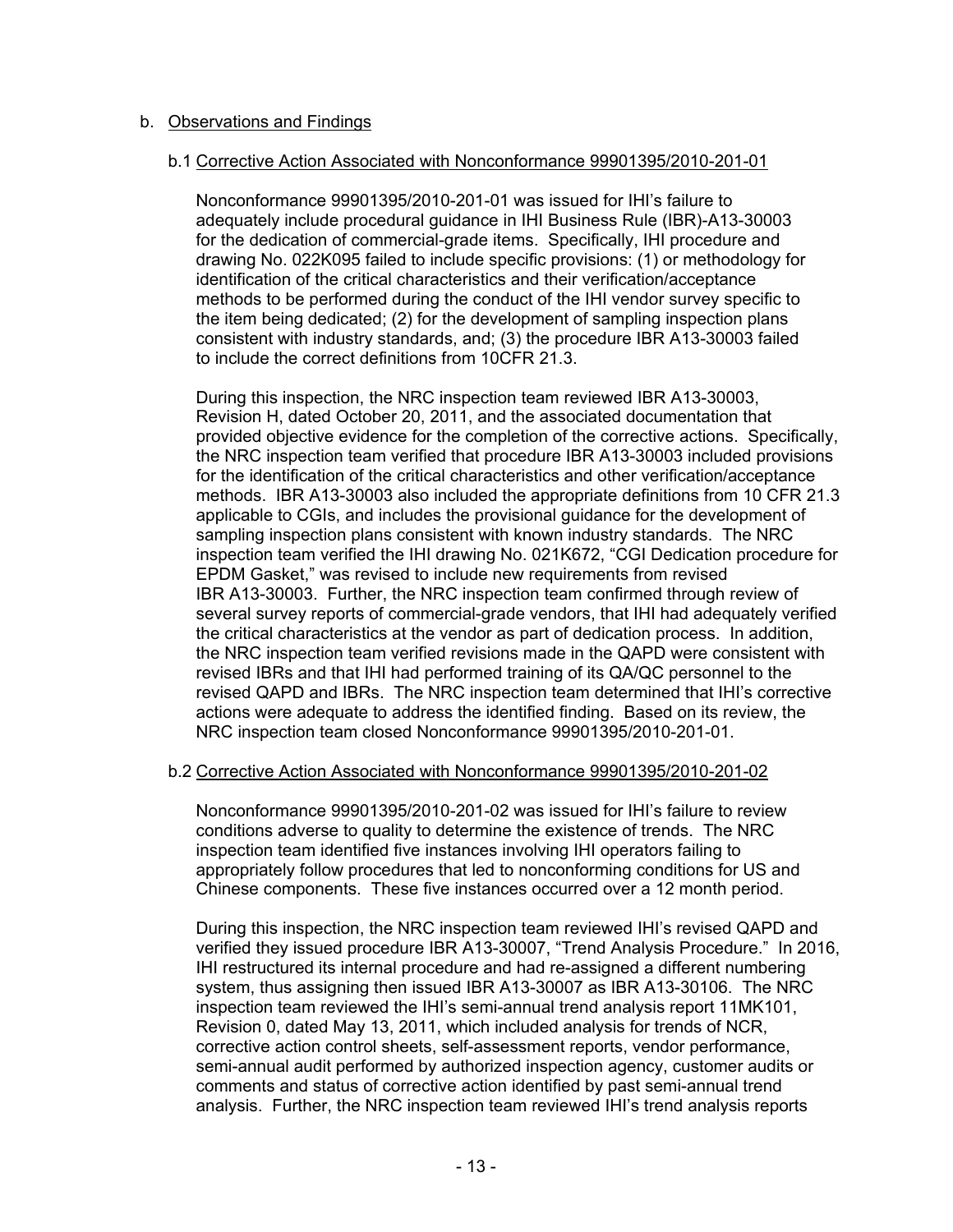from 2011 through 2016 and noted that IHI had implemented the procedure to identify any adverse trends documented. The NRC inspection team determined that IHI's corrective actions were adequate to address the identified finding. Based on its review, the NRC inspection team closed Nonconformance 99901395/2010-201-02.

#### c. Conclusion

The NRC inspection team concluded that IHI is implementing its nonconforming materials, parts, or components and corrective action programs in accordance with the regulatory requirements of Criterion XV and Criterion XVI of Appendix B to 10 CFR Part 50. Based on the limited sample of documents reviewed, the NRC inspection team also determined that IHI is implementing its policies and procedures associated with the control of nonconforming materials, parts, or components and corrective action. No findings of significance were identified.

### 9. Entrance and Exit Meetings

On October 11, 2017, the NRC inspection team discussed the scope of the inspection with Mr. Kazuyuki Tomoda, Quality Assurance Manager, and other members of IHI's management and technical staff. On October 15, 2017, the NRC inspection team presented the inspection results and observations during an exit meeting with Mr. Tomoda and other members of IHI's management and technical staff. The attachment to this report lists the attendees of the entrance and exit meetings, as well as those individuals whom the NRC inspection team interviewed.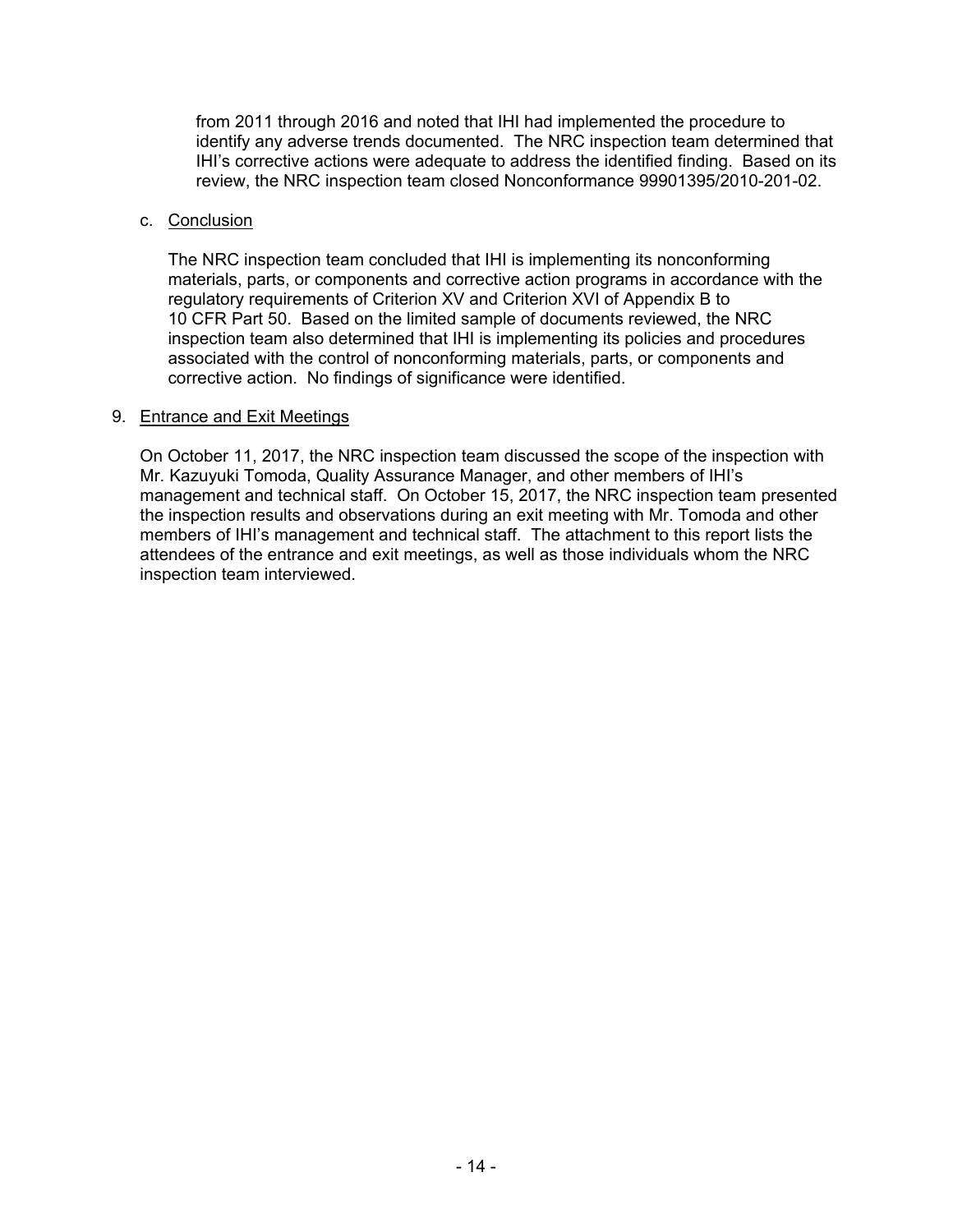# **ATTACHMENT**

# 1. ENTRANCE/EXIT MEETING ATTENDEES

| <b>Name</b>             | <b>Title</b>                                                                        | <b>Affiliation</b> | <b>Entrance</b> | <b>Exit</b> | <b>Interviewed</b> |
|-------------------------|-------------------------------------------------------------------------------------|--------------------|-----------------|-------------|--------------------|
| Jonathan Ortega         | Inspection Team<br>Leader                                                           | <b>NRC</b>         | X               | X           |                    |
| <b>Richard McIntyre</b> | Inspector                                                                           | <b>NRC</b>         | X               | X           |                    |
| Raju Patel              | Inspector                                                                           | <b>NRC</b>         | X               |             |                    |
| <b>Anthony Ponko</b>    | Inspector                                                                           | <b>NRC</b>         | X               | X           |                    |
| Kazuyuki Tomoda         | <b>Quality Assurance</b><br>Manager                                                 | IHI                | X               | X           | X                  |
| Haruei Myaguchi         | <b>Technical Advisor</b>                                                            | IHI                | X               |             |                    |
| Kenichi Sakuma          | <b>General Manager</b><br><b>Quality System</b><br>Department                       | IHI                | X               | X           |                    |
| Takayuki Maruyama       | General<br>Superintendent<br>Yokohama Works                                         | <b>IHI</b>         | X               | X           |                    |
| Itaru Suzuki            | General Manager<br>Vessel &<br><b>Chemical Reactor</b><br>Engineering<br>Department | <b>IHI</b>         | X               | X           |                    |
| Masahori Imai           | <b>General Manager</b><br>Manufacturing<br>Department                               | <b>IHI</b>         | X               | X           |                    |
| Kazuyuki Maeda          | <b>General Manager</b><br>Procurement<br>Department                                 | <b>IHI</b>         | X               | X           |                    |
| Takashi Hirano          | <b>General Manager</b><br>Production<br>Engineering<br>Department                   | <b>IHI</b>         | X               | X           |                    |
| Taichi Nakamura         | Manager<br>Overseas Project<br>Department                                           | IHI                | X               |             |                    |
| <b>Trilam Inove</b>     | <b>Assistant Manager</b><br>Piping<br>Engineering<br>Department                     | <b>IHI</b>         | X               |             |                    |
| Kei luashige            | Manager<br>Overseas Project<br>Department                                           | <b>IHI</b>         | X               | X           |                    |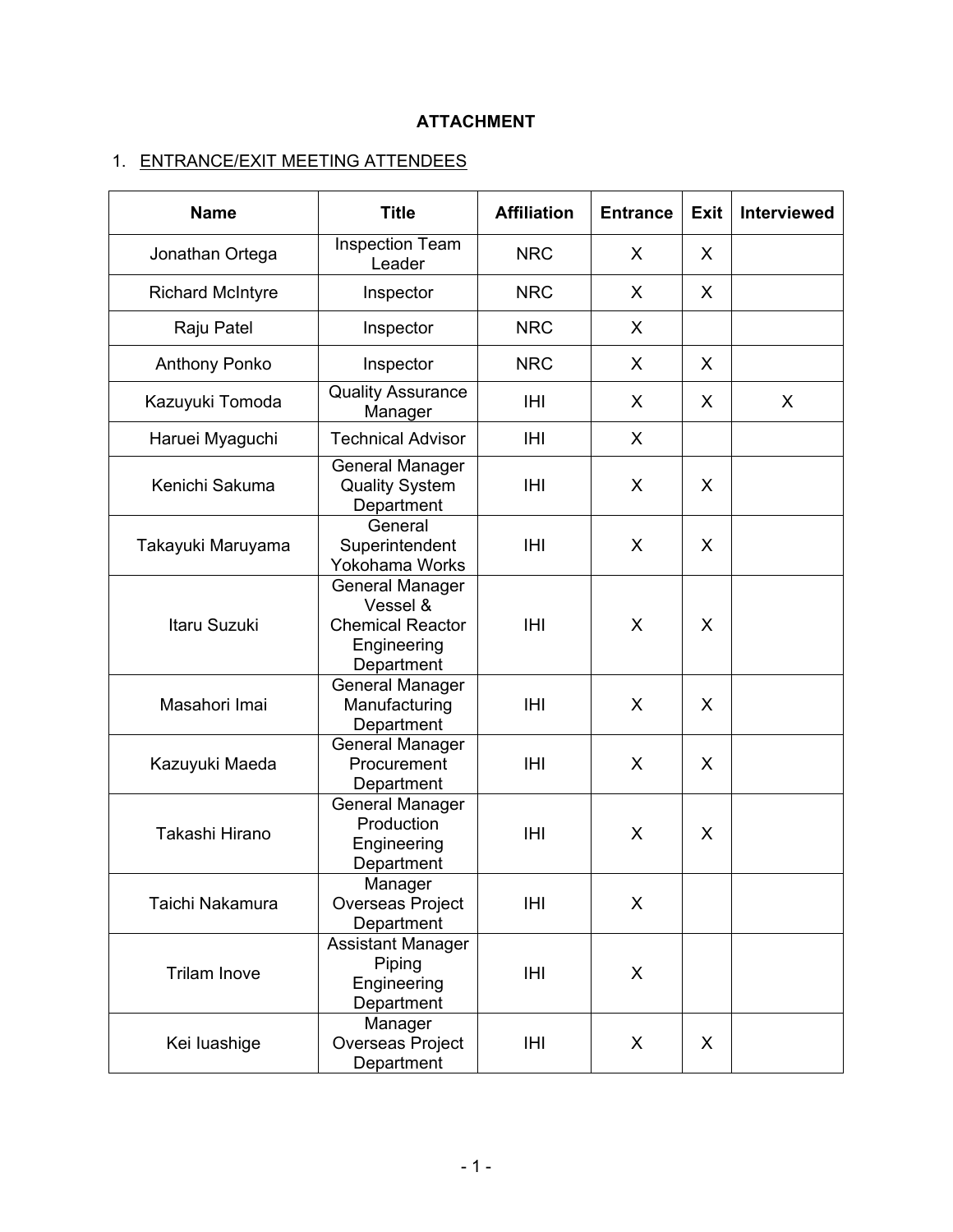| <b>Name</b>       | <b>Title</b>                                                             | <b>Affiliation</b> | <b>Entrance</b> | Exit        | <b>Interviewed</b> |
|-------------------|--------------------------------------------------------------------------|--------------------|-----------------|-------------|--------------------|
| Masanori Igichi   | Manager<br>Overseas Project<br>Department                                | IHI                | X               |             |                    |
| Hideyasu Shizawa  | Manager Vessel &<br><b>Chemical Reactor</b><br>Engineering<br>Department | <b>IHI</b>         | X               | X           |                    |
| Ryusuke Kawakami  | <b>Manager Piping</b><br>Engineering<br>Department                       | <b>IHI</b>         | X               | X           |                    |
| Takayuki Yagi     | Manager of<br><b>Quality Control</b><br>Group                            | IHI                | X               | X           | X                  |
| Kouichirou Katou  | <b>Manager Quality</b><br><b>Assurance Group</b>                         | <b>IHI</b>         | X               | X           |                    |
| Nobukazu Ido      | <b>Manager Quality</b><br>Assurance Group                                | <b>IHI</b>         | X               |             | X                  |
| Harunori Watanabe | <b>Manager Quality</b><br>Assurance Group                                | IHI                | X               | X           | X                  |
| Kazuyuki Tomoda   | <b>Quality Assurance</b><br>Manager                                      | IHI                | X               | X           |                    |
| Akihide Nagasaka  | <b>Quality Assurance</b><br>Engineer                                     | <b>IHI</b>         | X               | X           | X                  |
| Yuto Ishiyama     | <b>Engineer Piping</b><br>Design Group                                   | IHI                |                 | X           |                    |
| Daigo Utsumi      | Manager<br><b>Production Control</b>                                     | IHI                |                 | X           |                    |
| Ryoichi Harikoshi | <b>Quality Control</b><br>Manager                                        | <b>IHI</b>         |                 | X           |                    |
| Hideaki Shikata   | <b>General Manager</b><br>of Control<br>Management                       | <b>IHI</b>         |                 | X           |                    |
| Shunji Kobayashi  | <b>Chief Engineer</b>                                                    | <b>IHI</b>         |                 | $\mathsf X$ |                    |
| Isamu Ohno        | <b>General Manager</b>                                                   | <b>IHI</b>         |                 | X           |                    |
| Toshiyuki Shimizu | Level II, QC<br>Inspector                                                | IHI                |                 | X           | X                  |
| Ryoji Osafune     | <b>Welding Engineer</b>                                                  | <b>IHI</b>         |                 |             | X                  |
| Makoto Nakamur    | QC<br>Inspector/Level II                                                 | IHI                |                 |             | X                  |
| Kaishi Komori     | QC Level<br>Inspector                                                    | IHI                |                 |             | X                  |
| Mitsuro Matsuda   | QC Level II<br>Inspector                                                 | IHI                |                 |             | X                  |
| Andy Tabinaki     | Translator                                                               | Independent        |                 |             |                    |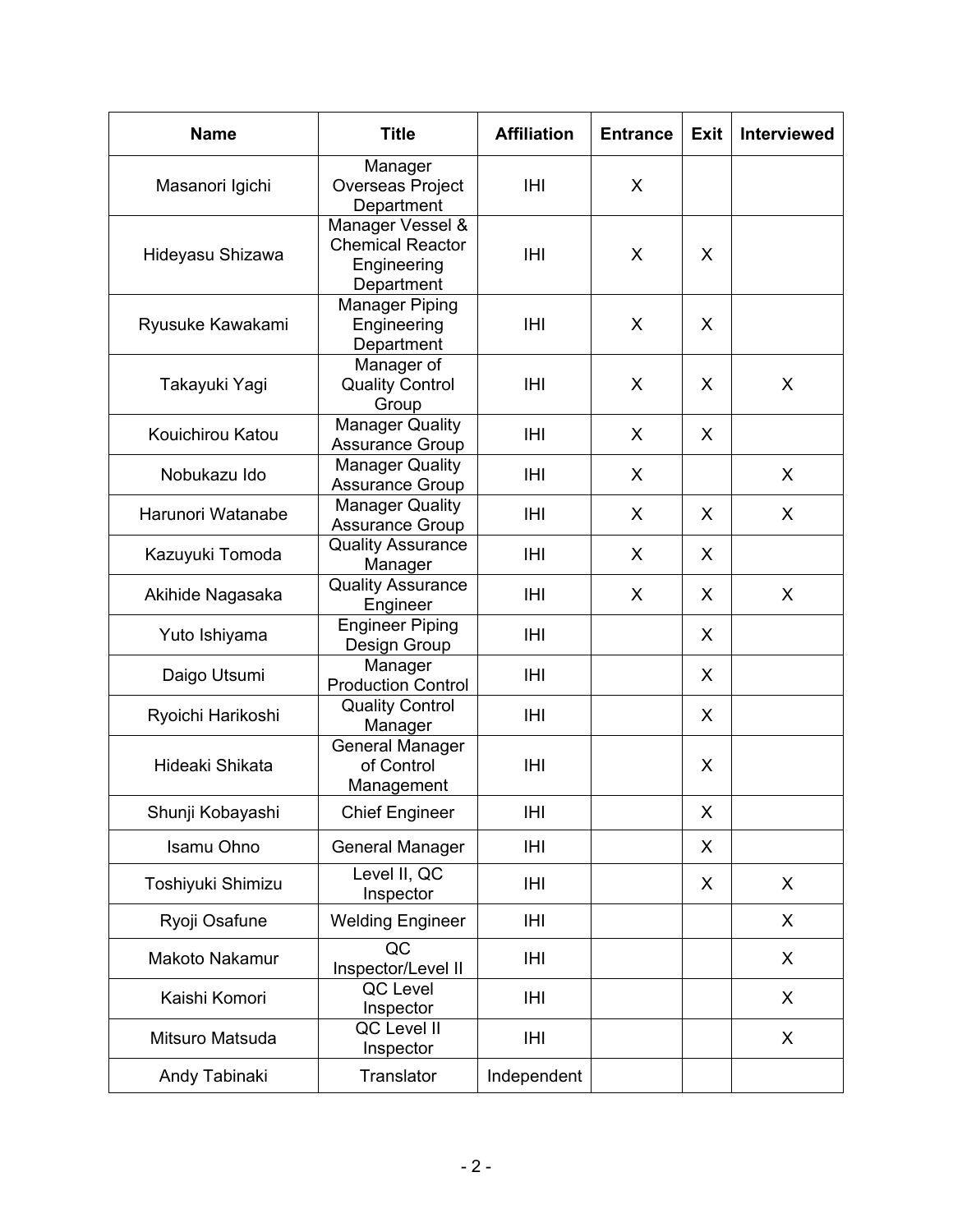| <b>Name</b>                       | <b>Title</b>                         | <b>Affiliation</b>     | <b>Entrance</b> | Exit | <b>Interviewed</b> |
|-----------------------------------|--------------------------------------|------------------------|-----------------|------|--------------------|
| Atsushi Yamaki                    | Interpreter                          | Simul<br>International | X               |      |                    |
| Hisako Ueda                       | Interpreter                          | Simul<br>International | X               | X    |                    |
| Naoko Okuno                       | Interpreter                          | Simul<br>International |                 | X    |                    |
| Rod Cude                          | Supplier<br>Compliance<br>Supervisor | <b>SNC</b>             |                 | X    |                    |
| <b>Rene Demetrie</b><br>Hernandez | <b>Lead Source</b><br>Inspector      | <b>WECTEC</b>          | X               | X    |                    |

## 2. INSPECTION PROCEDURES USED

Inspection Procedure (IP) 36100, "Inspection of 10 CFR Part 21 and Programs for Reporting Defects and Noncompliance," dated February 13, 2012

IP 43002, "Routine Inspections of Nuclear Vendors," dated January 27, 2017

IP 43004, "Inspection of Commercial-Grade Dedication Programs," dated January 27, 2017

IP 65001.01, "Inspection of ITAAC-Related Foundations & Buildings," dated April 18, 2014

IP 65001.A, "Inspection of the As-Built Attributes for Structures, Systems, and Components (SSCs) Associated with ITAAC," dated September 25, 2013

IP 65001.B, "Inspection of the ITAAC-Related Welding Program," dated September 25, 2013, and

IP 65001.F, "Inspection of the ITAAC-Related Design and Fabrication Requirements," dated September 20, 2013.

## 3. LIST OF ITEMS OPENED, CLOSED, AND DISCUSSED

| <b>Item Number</b>   | <b>Status</b> | Type       | <b>Description</b>   |
|----------------------|---------------|------------|----------------------|
| 99901395/2010-201-01 | <b>CLOSED</b> | <b>NON</b> | Criterion V          |
| 99901395/2010-201-02 | <b>CLOSED</b> | <b>NON</b> | <b>Criterion XVI</b> |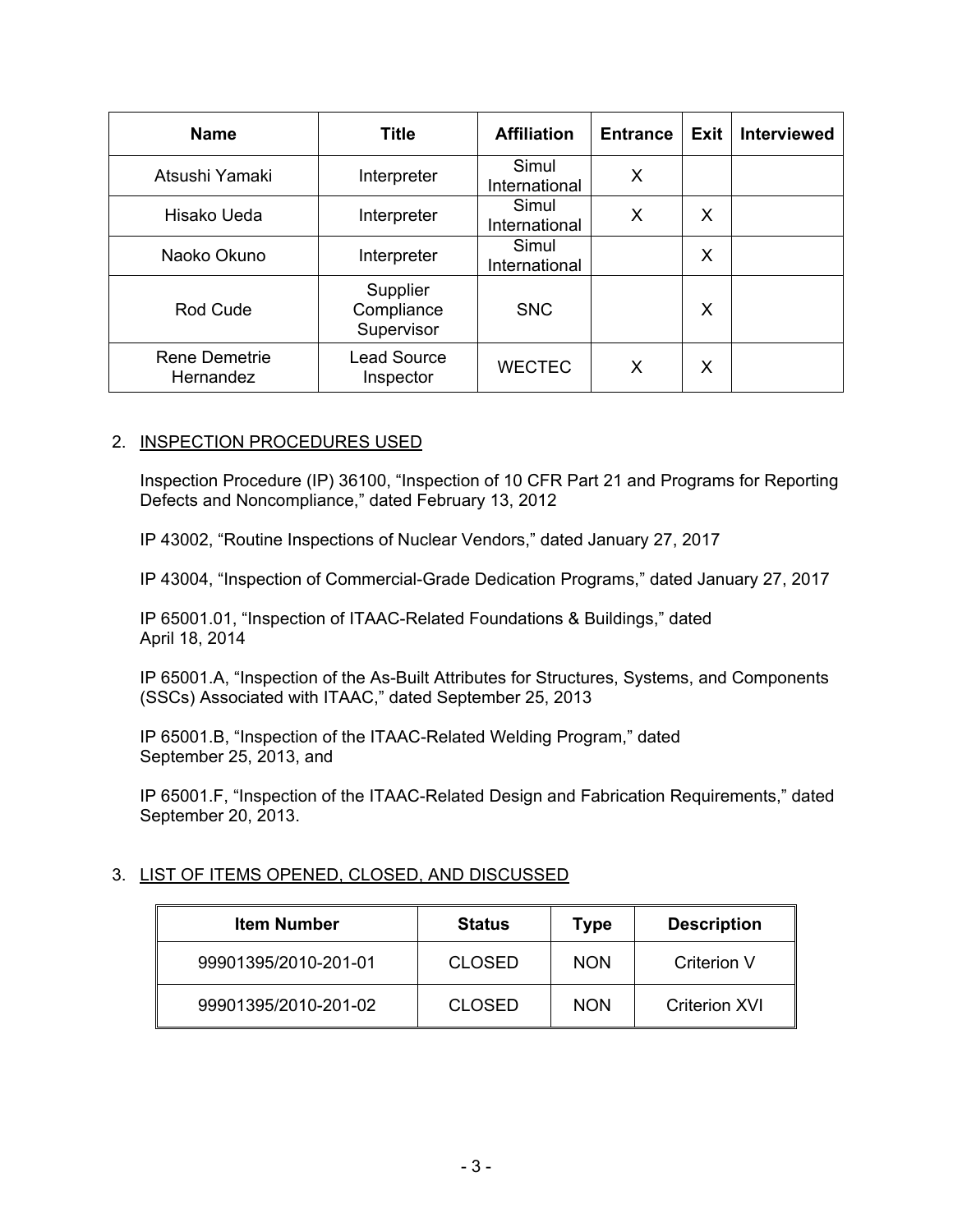## 4. INSPECTIONS, TESTS, ANALYSES, AND ACCEPTANCE CRITERIA (ITAAC)

The NRC inspection team identified the ITAAC listed below related to components being fabricated and tested at IHI. At the time of the inspection, fabrication of AP1000 subassemblies for the compression ring of shield building conical roof for VEGP Unit 4 was in process. The NRC inspection team reviewed IHI procedures, work instructions, shop drawings, and fabrication records to verify that no conditions potentially impacting ITAAC closure were present. The NRC inspection team also reviewed shop travelers associated with subassemblies for the compression ring of the VEGP Unit 3 shield building conical roof that had been completed and shipped to the construction site to verify that the subassemblies met technical requirements and that any design deviations had been appropriately identified and reconciled through the design authority. The NRC inspection team verified that, in general, the VEGP Units 3 and 4 compression ring subassemblies were being, or had been, fabricated in accordance with the construction documents and that any design deviations identified during fabrication were documented in nonconformance reports and forwarded to the design authority for disposition. The NRC inspection team did not identify any discrepancies potentially impacting the acceptance criteria of the ITAAC listed below that had not previously been identified and documented in existing nonconformance reports. The ITAAC cited below are for future use by the NRC staff during the ITAAC closure process; the listing of these ITAAC does not signify that they have been met and/or closed. The NRC inspection team did not identify any findings associated with the ITAAC listed below.

| <b>Nuclear</b><br><b>Power</b><br><b>Plant</b> | <b>ITAAC</b><br><b>Index</b><br>No. | <b>ITAAC</b><br><b>Section No.</b> | <b>Design Commitment</b>                                                                                                                                                                                                                                                                                                                 | Inspection,<br><b>Test, Analysis</b>                                                                                                                                                                     | <b>Acceptance Criteria</b>                                                                                                                                                                                                                                                                                                                                                    |
|------------------------------------------------|-------------------------------------|------------------------------------|------------------------------------------------------------------------------------------------------------------------------------------------------------------------------------------------------------------------------------------------------------------------------------------------------------------------------------------|----------------------------------------------------------------------------------------------------------------------------------------------------------------------------------------------------------|-------------------------------------------------------------------------------------------------------------------------------------------------------------------------------------------------------------------------------------------------------------------------------------------------------------------------------------------------------------------------------|
| <b>VEGP</b><br>Unit 3                          | 761                                 | 3.3.00.02a.i.b                     | 2.a) The nuclear island<br>structures, including<br>the critical sections<br>listed in Table 3.3-7.<br>are seismic Category I<br>and are designed and<br>constructed to<br>withstand design basis<br>loads as specified in<br>the Design Description.<br>without loss of<br>structural integrity and<br>the safety related<br>functions. | i) An inspection<br>of the nuclear<br>island<br>structures will<br>be performed.<br>Deviations from<br>the design due<br>to as-built<br>conditions will<br>be analyzed for<br>the design basis<br>loads. | i.b) A report exists which<br>reconciles deviations<br>during construction and<br>concludes that the as-built<br>shield building, including<br>the critical sections.<br>conform to the approved<br>design and will withstand<br>the design basis loads<br>specified in the Design<br>Description without loss of<br>structural integrity or the<br>safety-related functions. |
| <b>VEGP</b><br>Unit 4                          | 761                                 | 3.3.00.02a.i.b                     | 2.a) The nuclear island<br>structures, including<br>the critical sections<br>listed in Table 3.3-7,<br>are seismic Category I<br>and are designed and<br>constructed to<br>withstand design basis<br>loads as specified in<br>the Design Description,<br>without loss of<br>structural integrity and<br>the safety related<br>functions. | i) An inspection<br>of the nuclear<br>island<br>structures will<br>be performed.<br>Deviations from<br>the design due<br>to as-built<br>conditions will<br>be analyzed for<br>the design basis<br>loads. | i.b) A report exists which<br>reconciles deviations<br>during construction and<br>concludes that the as-built<br>shield building, including<br>the critical sections,<br>conform to the approved<br>design and will withstand<br>the design basis loads<br>specified in the Design<br>Description without loss of<br>structural integrity or the<br>safety-related functions. |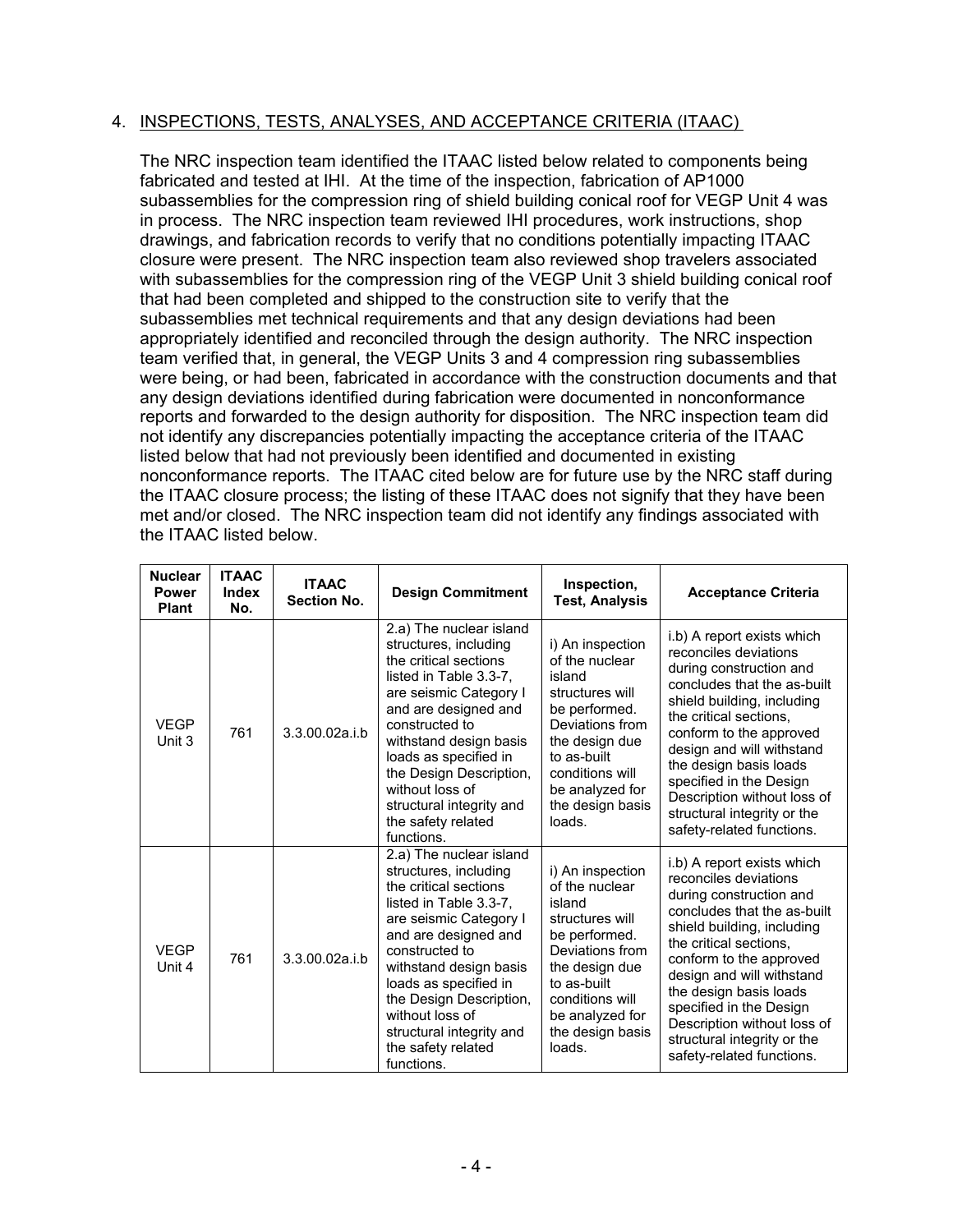# 6. DOCUMENTS REVIEWED

# Policies and Procedures

- IHI Business Rule (IBR) A13-30000, "Quality Assurance Program Description For US Safety-Related Items, (For 10CFR50 Appendix B)," Revision 16, dated June 7, 2017
- IHI Project Quality Assurance Plan 5901040-00K080, "Shield Building Roof Structural Steel," Revision 4, dated November 20, 2017
- IBR A13-01001, "ASME Quality Assurance Manual for Nuclear Power Items," Revision 61, dated January 7, 2017
- IBR A13-02102, "Indoctrination and Training for Yokohama Works," Revision A, dated August 22, 2016
- IBR A13-02104, "Written Practice for Qualification & Certification of Inspection and Testing Personnel," Revision 0, dated March 6, 2017
- IBR A13-02105, "Written Practice for Qualification & Certification of Quality Control (QC) Personnel," Revision A, dated October 27, 2017
- IBR A13-02106, "Written Practice for Qualification & Certification of Nondestructive Examination Personnel," Revision C, dated October 25, 2016, for SNT-TC-1A, 1984, 1992, 1996, through 2011 Edition
- IBR A13-02107, "Training Procedure for Nondestructive Examination Personnel," Revision C, dated October 25, 2016
- IBR A13-05101, "Design Control Procedure (ASME Sec. III and NQA-1)," Revision B, dated December 4, 2017
- IBR A13-05102, "Engineering Control Procedure (ASME Sec. III and NQA-1)," Revision A, dated July 5, 2017
- IBR A13-09101, "ASME B&PV Code Section III—Vendor Control procedure, dated August 9, 2016
- IBR A1309102, "Control of Purchased Items and Services," Revision 0, dated February 24, 2017
- IBR A13-11102, "General Procedure for Special Process," Revision B, dated June 20, 2017
- IBR A13-17100, "ASME Control of Nonconforming Items," Revision D, dated March 7, 2017
- IBR A13-18101, "Corrective Action Program," Revision B, dated September 15, 2017
- IBR A13-30000, "Quality Assurance Program Description for US Safety-Related Items (for 10CFR Appendix B)," Revision 16, dated June 7, 2017
- IBR A13-30103, "Control Procedure for Dedication of Commercial Grade Items,"
- IBR A13-30106, "Guideline for The Trend Analysis," Revision 0, dated March 7, 2016
- IBR A13-30107, "Root Cause Analysis (RCA) Procedure," Revision 0, dated March 7, 2017
- IBR A500-54B, "Standard for Spec. of Quality Program: Calibration Services," dated December 7, 2017
- IBR A500-56, "Reporting Defects and Noncompliance under US NRC 10CFR21," dated December 7, 2017
- IBR A660-01B, "Standard for Maintenance of Measurement Equipment for ASME," dated February 17, 2017
- IBR A660-02A, "Standard for Maintenance for Calibration Standard," dated February 17, 2017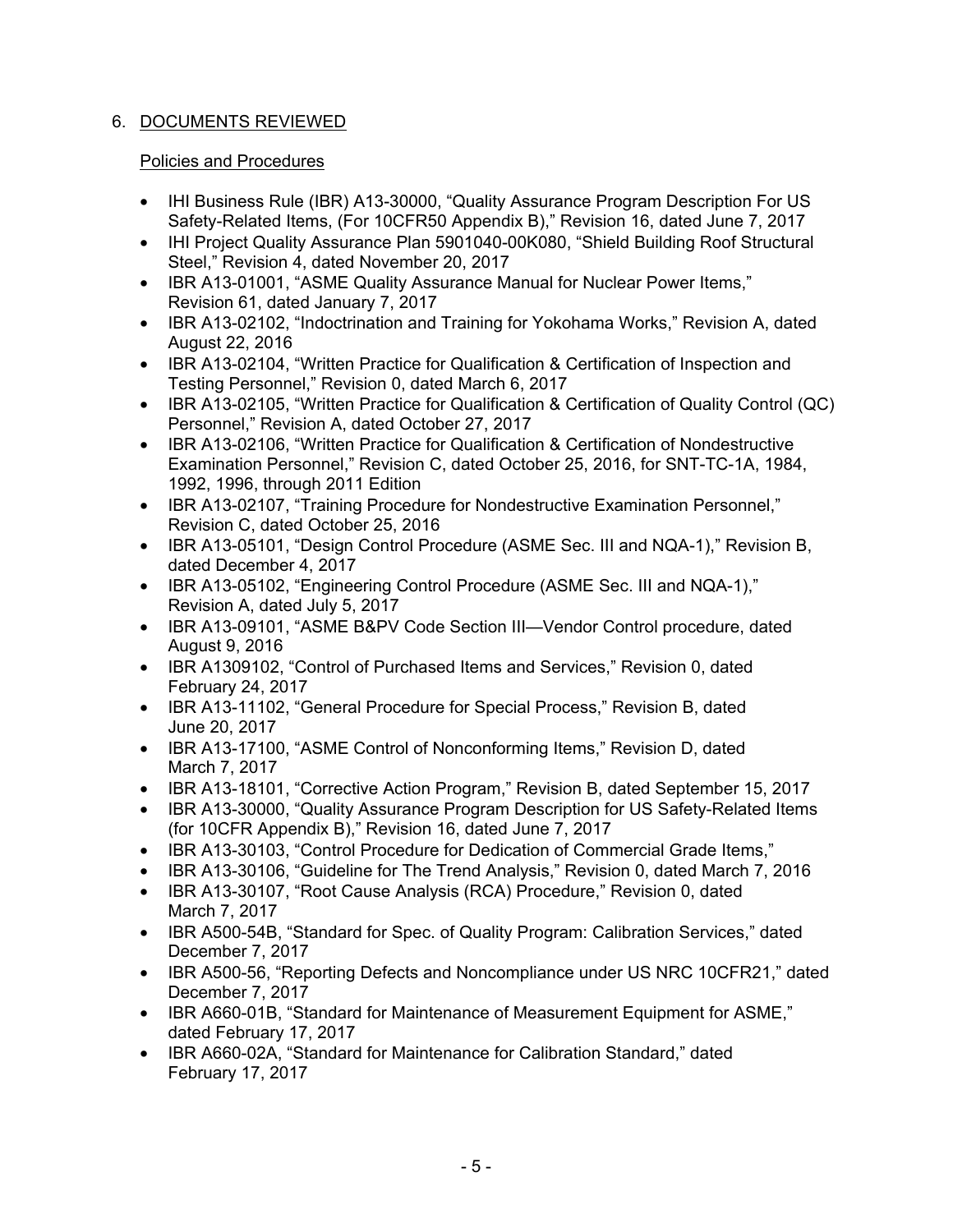- IBR M13-020104, "Written Practice for Qualification & Certification of Inspection and Test Personnel including Painting/Coating," Revision 0, dated March 7, 2017
- IBR M13-15103, "Calibration and Maintenance Procedure for NDE Equipment," Attachment 3, "Calibration Procedure for MT Equipment (Yoke Type)," Revision A, dated April 21, 2017
- IBR M13-15103, "Calibration and Maintenance Procedure for NDE Equipment," Attachment 6, "Calibration Procedure for Uviometer and Illuminometer," Revision A, dated April 21, 2017
- Revision B, dated August 9, 2016
- Quality Operating Technique (QOT) A619-01A, "Painting Material Control Procedure," Revision A, February 17, 2017
- QOT A500-54, Standard for Specification of Quality Program: Calibration Service of M&TE, Revision A, dated December 7, 2017
- QOT A730-01A, "Control Procedure for Welding," Revision , dated February 17, 2017
- QOT A731-01, "Control Procedure for Tack Welding," Revision 0, October 18, 2017
- QOT A732-03, "Control Procedure o Welder/Welding Operator Qualification in accordance with AWS Code," Revision
- QOT A734-01, "Control Procedure of Welding Procedure Specification in Accordance with ASME Code," Revision A, dated February 17, 2017
- QOT A734-03, "Control Procedure of Welding Procedure Specification in accordance with AWS Code," Revision A, dated February 17, 2017
- QOT A760-01B, "Forming Control Procedure," Revision B, dated November 17, 2017
- QOT A762-01B, "Qualification Procedure of Forming Personnel," Revision B, dated November 11, 2017
- QOT-A732-01D, "Control Procedure of Welder/Welder Operator Qualification in accordance with ASME," Revision D, dated November 4, 2017
- Shop Guidance (SG)-QC-CAL-2017-1, "Calibration Procedure for Measurement Equipment," Revision 0, dated March 1, 2017
- Procedure Qualification Record (PQR) No. I-111AG, for Gas Metal Arc Welding (GMAW), for P1-P1 base metal qualification Revision 1, dated February 23, 2017, welder K. Kamikawa Welder Id W-515, on December 28, 2016, to ASME Section IX
- PQR No. I-111BG, "GTAW process qualifying carbon steel base metal," Revision 1, dated February 23, 2017, welder K. Kamikawa Welder Id W-515, on December 28, 2016, to ASME Section IX
- PQR Test Report (Ground with Dry), EPR-1106-1, Revision 0, dated November 9, 2009
- PQR Test Report No. PQR-UT-AWS01.01, dated November 29, 2014, for SV4/VS3 CA01 Module Qualification Test using Technique AWS01 Butt Joint CJP carbon steel materials
- Procedure 000R203, "Ultrasonic Examination Procedure," Revision 1, dated December 5, 2016
- Procedure 5901040-000H240, "Purchase Specification for Cutting Service," Revision 10, dated September 8, 2017
- Procedure 5901040-000H621, "Purchase Specification for Low Alloy Steel Plate ASTM A572 Gr. 50," Revision 1, dated August 18, 2016
- Procedure 5901040-000K004, "Engineering Input Check List," Revision 15, dated October 20, 2017
- Procedure 5901040-000K005, "Engineering Activity Plan," Revision 4, dated July 3, 2017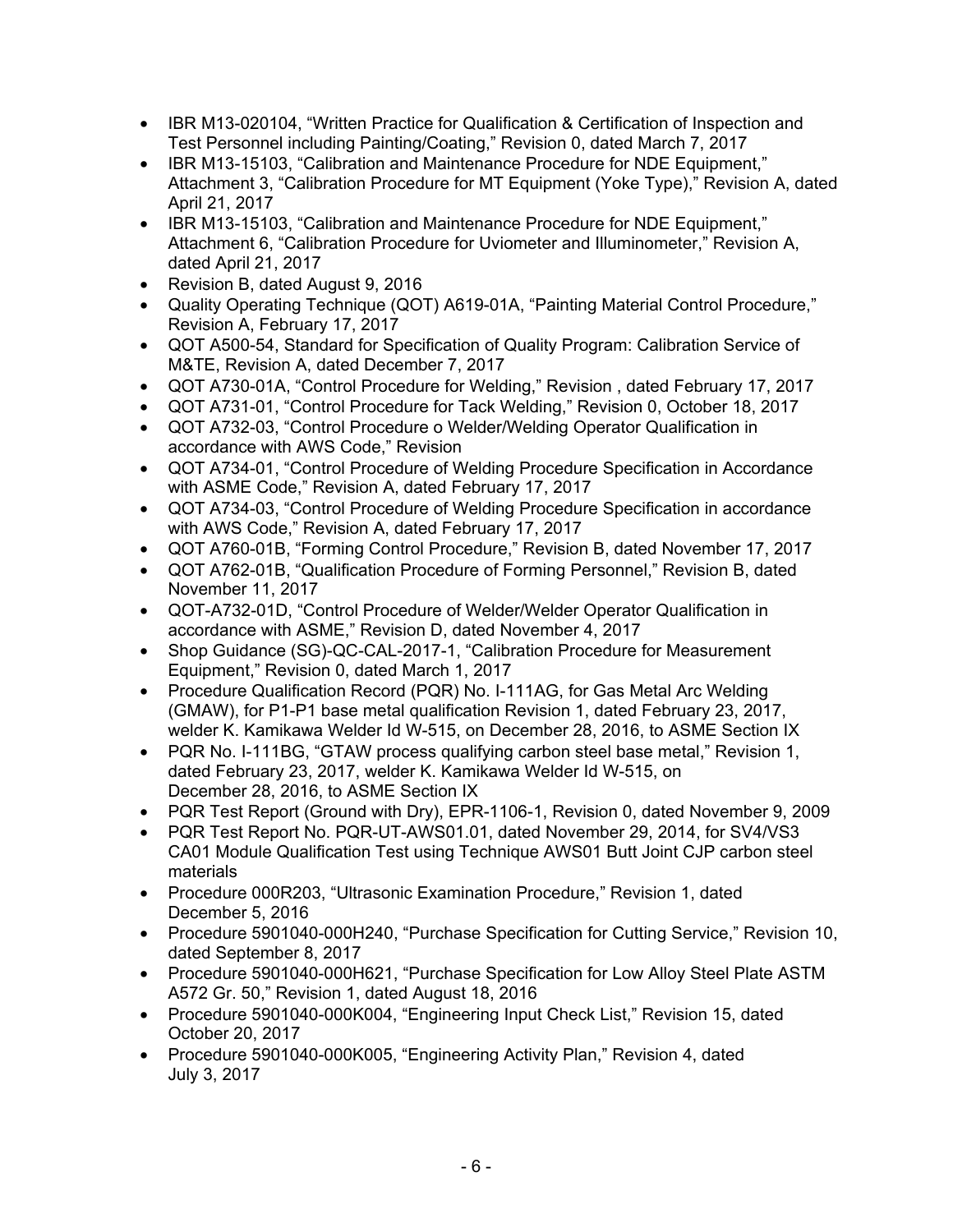- Procedure 5901040-000K006, "Technical Document List," Revision 15, dated October 20, 2017
- Procedure 5901040-000K007, "Engineering Interface," Revision 3, dated October 6, 2017
- Procedure 5901040-000K009, "Engineering Method," Revision 1, dated July 28, 2016
- Procedure 5901040-000K010, "Verification Method," Revision 1, J dated July 28, 2016
- Procedure 5901040-000KS05, "APP-VL52-Z0-572 Material Specification for ASTM A572 Grade 50 for SC Shield Building," Revision 0, dated June 30, 2016
- Procedure 5901040-000R101, "General Welding Procedure," Revision 3, dated February 27, 2017
- Procedure 5901040-000R102, "General Repair Procedure," Revision 4, dated October 4, 2017
- Procedure 5901040-000R103, "Welding Material Control Procedure," Revision 4, dated March 10, 2017
- Procedure 5901040-000R105, "Weld Manual," Revision 2, dated February 22, 2017
- Procedure 5901040-000R106, "Distortion Correction Procedure," Revision 2, dated April 4, 2017, for WECTEC SB Conical Roof for SV3&4/VS2&3
- Procedure 5901040-000R107, "Temporary Weld Attachment Procedure," Revision 0, dated April 10, 2017, for SB Conical Roof for SV3&4/VS2&3
- Procedure 5901040-000R201, "General Inspection Procedure," Revision 2, dated March 31, 2017
- Procedure 5901040-000R203, "Ultrasonic Examination Procedure," Revision 1, dated December 5, 2017, for SB Conical Roof for SV3&4/VS2&3
- Procedure 5901040-000R204, "Liquid Penetrant Examination Procedure," Revision 0, dated November 10, 2017
- Procedure 5901040-000R204, "Liquid Penetrant Examination Procedure," Revision 1, dated January 13, 2016
- Procedure 5901040-00H680, "Purchase Specification for Welding Material (GTAW) (TG-S60A), Revision 0, dated July 6, 2016
- Procedure 5901040-06EGM765, "Purchase Specification for Welding Material (GMAW) (NSS-YM-3N)," Revision 0, dated July 6, 2016
- Procedure No. 5901040-000R201, "General Inspection Procedure," Revision 2, dated March 31, 2017, for SB Conical Roof for SV3&3/VS2&3
- Procedure No. 5901040-000R205, "Magnetic Particle Examination Procedure," Revision 2, dated May 8, 2017
- Welding Procedure IT-1126G, "Welding Procedure Specification," qualifying P1-P1 (carbon steel) materials for SB Conical Roof for SV3&4/VS2&3, Revision 1, dated January 29, 2017
- INF-PM-040-002, "Order Entry Review," Revision 0
- DG-5901040-000H621, "Design Guidance, Purchase Specification for ASTM Gr. 50," Revision 1, dated August 18, 2016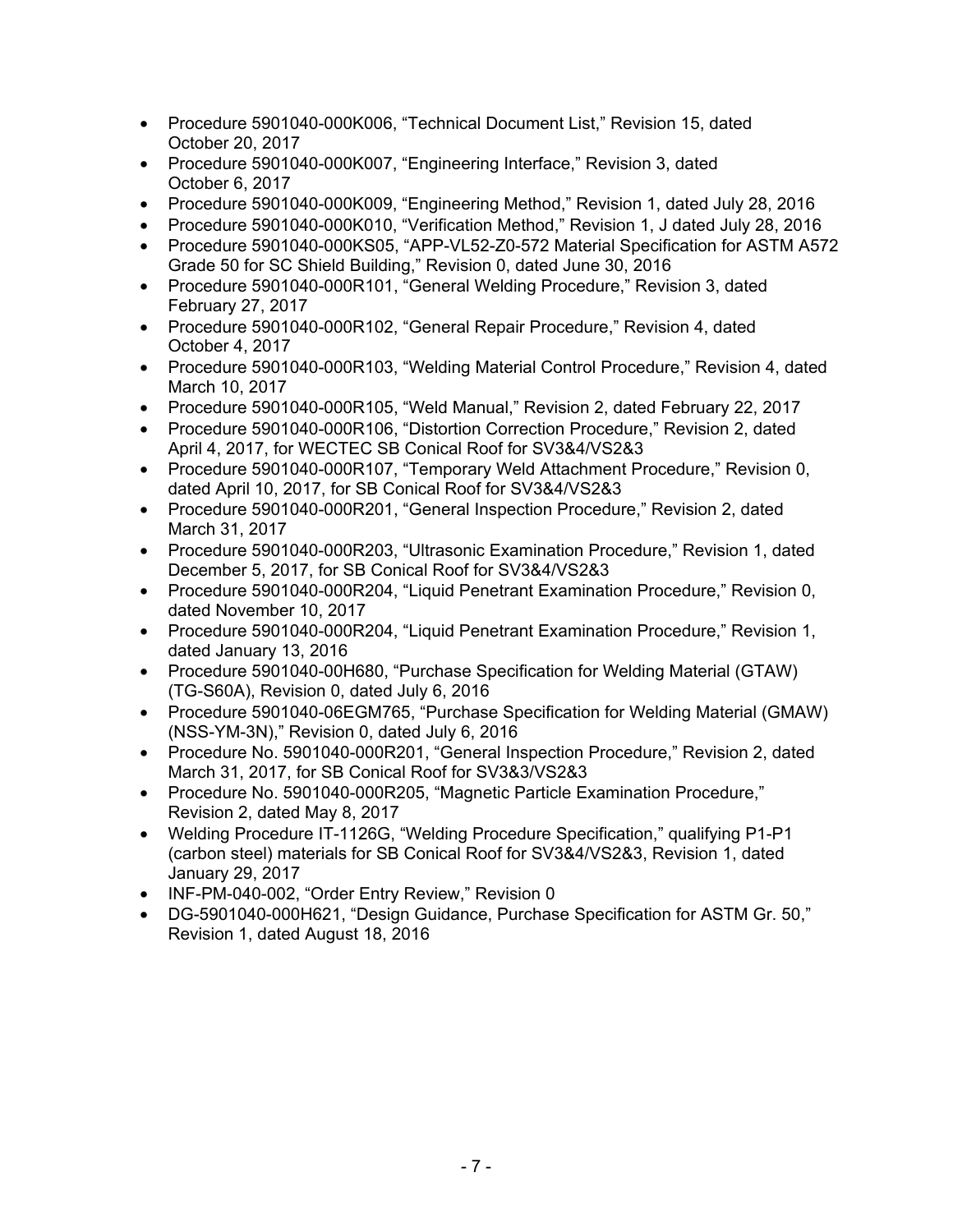# IHI Requests for Information (RFIs)

- RFI-IHI-040-015, "Clarification of Stiffener Plate Design in Compression Ring," Revision 0, dated August 30, 2016
- RFI-IHI-040-017, "Clarification of Connection Detail of Interior Member," Revision 0, dated August 25, 2016
- RFI-IHI-040-042, "Proposal for Un-weld Portions," Revision 0, dated October 26, 2016
- RFI-IHI-040-053, "Clarification of Dimensions for Plate (t=1/2") between Compression Ring," Revision 0, dated November 8, 2016
- RFI-IHI-040-066, "Clarification of CJP Weld Configuration," Revision 0, dated December 9, 2016
- RFI-IHI-040-076, "Clarification of Field Weld Reparation for Splice between Two Compression Ring Subassemblies," Revision 0, dated December 22, 2016
- RFI-IHI-040-078, "Proposal for Straight Cut for Compression Ring Bottom Plate," Revision 0, dated December 28, 2016
- RFI-IHI-040-099, "Clarification for Marking Requirement of "Working Point," Revision 0, dated March 5, 2017

# Drawings: Shop, Design, and Commercial-Grade Dedication

- Drawing 022K095, "Specification of Quality Program (CGI)," Revision 0, dated October 21, 2009
- Drawing 026H601, "Purchase Specification for Plates—SA-516 Grade 70," Revision 3, dated February 5, 2010, for Vogtle Units 3 and 4
- Drawing 026H601, "Purchase Specification for Plates—SA-516 Grade 70," Revision 5, dated October 14, 2009, for AP1000 China Sanmen airlocks and equipment hatches
- Drawing 026H671, "Purchase Specification for EPDM Gasket for CB&I," Revision 2, dated June 11, 2010
- Drawing 348B001, Parts list of CA01 48 submodule, Revision 4 dated December 15,2014
- Drawing 348B01, Detail-CA01\_48 submodule assembly A, Revision 4,dated August 20, 2014
- Drawing 5901040-000R201, "General Inspection Procedure, "Revision 2, dated March 31, 2107
- Drawing 5901040-000RD01, "General Dimension Inspection Plan," Revision 4, dated July 3, 2017
- Drawing 5901040-C00A001, "General Notes of Shield Building Conical Roof Compression Ring," Revision 4, dated October 18, 2017
- Drawing 5901040-C00A002, "Detail Drawing of Shield Building Conical Roof Compression Ring Ship Loose Items C04-C09," Revision 0, dated March 16, 2017
- Drawing 5901040-C00B000, "Weld Joint Standards for Compression Ring," Revision 3, dated July 3, 2017
- Drawing 5901040-C00B001, "Parts List of Compression Ring C04, C05, C06, C07, C08, C09 Ship Loose Items," Revision 1, dated September 5, 2017
- Drawing 5901040-C00RD01, "Dimension Inspection Plan Comp. Ring," Revision 4, dated July 3, 2017
- Drawing 5901040-C01A002, "Detail Drawing of Shield Building Conical Roof Compression Ring C01 Assembly (1/2), Revision 3, dated August 31, 2017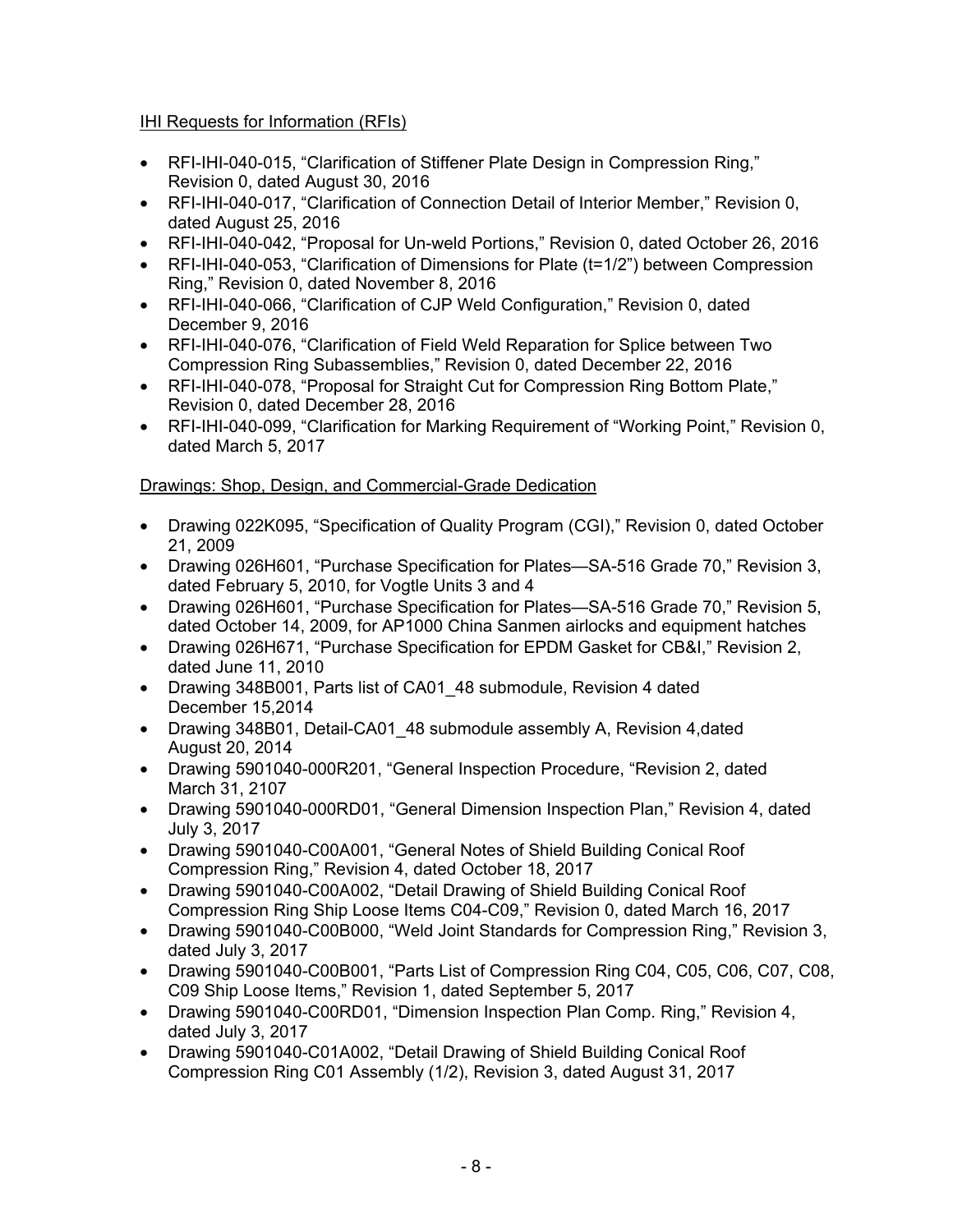- Drawing 5901040-C01A003, "Detail Drawing of Shield Building Conical Roof Compression Ring C01 Assembly (2/2), Revision 2, dated February 21, 2017
- Drawing 5901040-C01A102, "Detail Drawing of Shield Building Conical Roof Compression Ring C01 Weld Detail," Revision 3, dated February 27, 2017
- Drawing 5901040-C01B001, "Parts List of Compression Ring C01," Revision 3, dated October 10, 2017
- Drawing 5901040-C01B002, "Detail Drawing of Shield Building Conical Roof Compression Ring C01 Sub-Assembly," Revision 3, dated March 8, 2017
- Drawing 5901040-C01B003, "Detail Drawing of Shield Building Conical Roof Compression Ring C01 Parts Detail (1/2)," Revision 4, dated March 8, 2017
- Drawing 5901040-C01B004, "Detail Drawing of Shield Building Conical Roof Compression Ring C01 Parts Detail (2/2)," Revision 5, dated December 4, 2017
- Drawing 5901040-C02A002, "Detail Drawing of Shield Building Conical Roof Compression Ring C02 Assembly (1/2), Revision 3, dated August 31, 2017
- Drawing 5901040-C02A003, "Detail Drawing of Shield Building Conical Roof Compression Ring C02 Assembly (2/2), Revision 1, dated March 2, 2017
- Drawing 5901040-C02A102, "Detail Drawing of Shield Building Conical Roof Compression Ring C02 Weld Detail," Revision 2, dated March 9, 2017
- Drawing 5901040-C02B001, "Parts List of Compression Ring C02," Revision 3, dated October 10, 2017
- Drawing 5901040-C02B002, "Detail Drawing of Shield Building Conical Roof Compression Ring C02 Sub-Assembly," Revision 2, dated March 9, 2017
- Drawing 5901040-C02B003, "Detail Drawing of Shield Building Conical Roof Compression Ring C02 Parts Detail (1/2)," Revision 2, dated March 9, 2017
- Drawing 5901040-C02B004, "Detail Drawing of Shield Building Conical Roof Compression Ring C02 Parts Detail (2/2)," Revision 5, dated July 27, 2017
- Drawing 5901040-C02RW01, "Weld Map & Required NDE Comp. Ring C02," Revision 1, dated March 14, 2017
- Drawing 5901040-C03A002, "Detail Drawing of Shield Building Conical Roof Compression Ring C03 Assembly (1/2), Revision 2, dated August 31, 2017
- Drawing 5901040-C03A003, "Detail Drawing of Shield Building Conical Roof Compression Ring C03 Assembly (2/2), Revision 1, dated March 6, 2017
- Drawing 5901040-C03A102, "Detail Drawing of Shield Building Conical Roof Compression Ring C03 Weld Detail," Revision 1, dated March 6, 2017
- Drawing 5901040-C03B002, "Detail Drawing of Shield Building Conical Roof Compression Ring C03 Sub-Assembly," Revision 2, dated March 9, 2017
- Drawing 5901040-C03B003, "Detail Drawing of Shield Building Conical Roof Compression Ring C03 Parts Detail (1/2)," Revision 1, dated March 6, 2017
- Drawing 5901040-C03B004, "Detail Drawing of Shield Building Conical Roof Compression Ring C03 Parts Detail (2/2)," Revision 2, dated April 28, 2017
- Drawing C01B002, "Detail Drawing of Shield Building Conical Roof Compression Ring C01 Sub-Assembly," for Job No. 5901040 02BA1530, Revision 3, dated March 8, 2017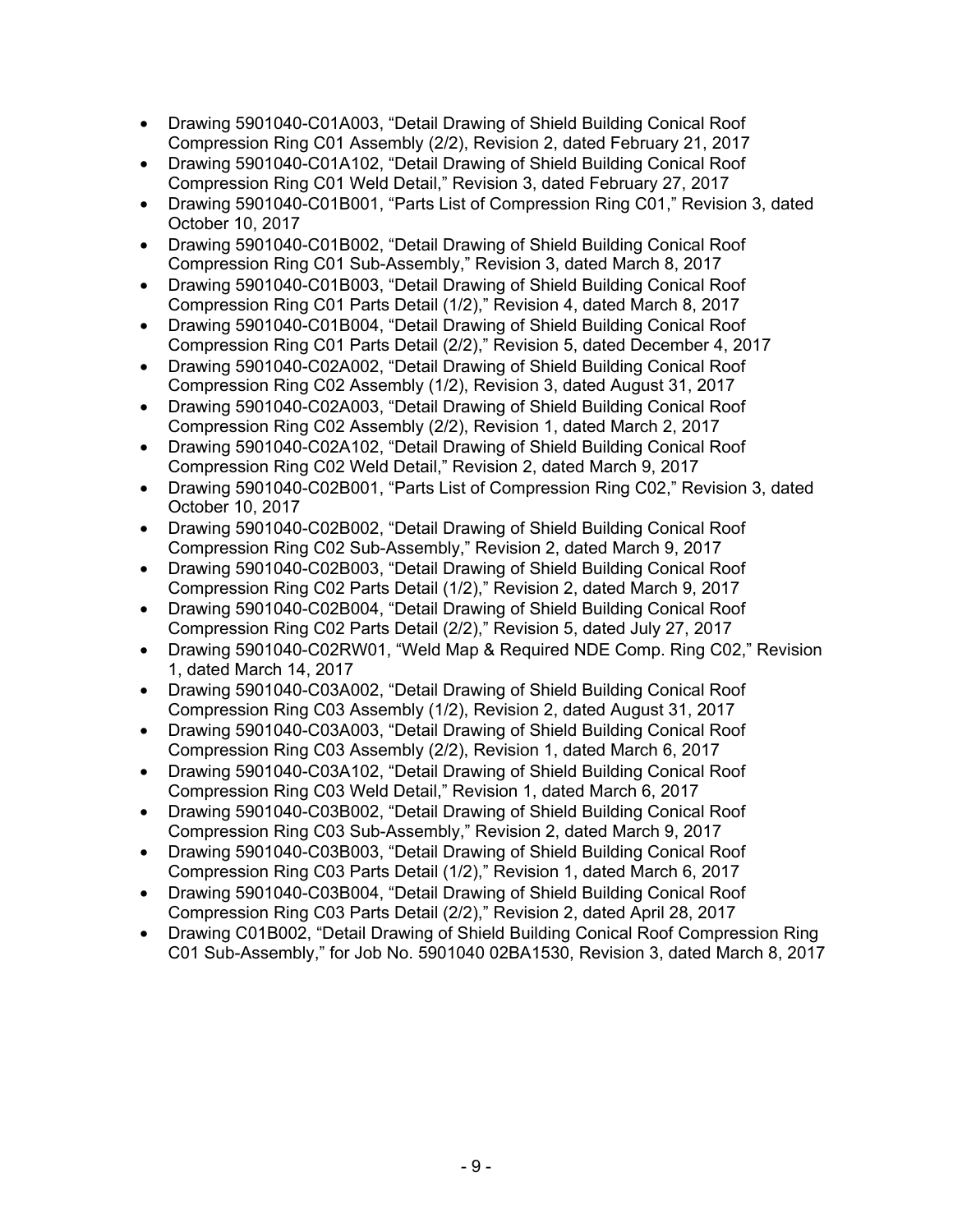# American Society of Mechanical Engineers (ASME) and Welding Records

- Repair Weld Record No. WR-G3-R04-R00RW0R-140, "SB Conical Roof for SV3, Roof Sector 04 Block, for Repair Joint No. WG3-R04B-12b-R," dated September 5, 2017, performed by T. Kusano Weld Id# 2431, using GMAW and GTAW process per WPS IT-1126G, Revision 1
- Repair Welding Record No. WR-G3-R16-R01W01-80, for NCR-041-SRG1, for SB Conical Roof for SV3, Roof Sector 16 block of weld joint WG3-R16D-25, T-Joint PJP+ Fillet performed on traveler NC-041-SRG1-B, dated September 27, 2017

# Calibration, Heat Treatment, Non-Destructive Examination, Inspection and Test Records

- DTG-17-10479196, "Periodical Calibration Report for Thickness Gage (Capability: 20mm) dated May 9, 2017
- DTG-17-10479173, "Periodical Calibration Report for Thickness Gage (Capability: 20mm) dated May 9, 2017
- Receiving Inspection Record (RI) No. RI-040-000N660-2, dated May 10, 2017
- RI-040-00N680-1, dated February 23, 2017,
- Fit-up Inspection, Back Chipping and Final Inspection of Weld Repair Joint WG3-R048-12b-r, joint description G3-R04D-26 and G3-R048-12 dated September 5, 2017
- Coating Inspection Record No. CIR-041-SR42, "SB Conical Roof for SV3, WO# 5901041, equipment No. G3-R04," dated September 8, 2017
- MP Report No. MT-G4-C01 of Weld Joint Assembly No. WG4-C01A-07a, sequence No. 71-004-1C, dated December 13, 2017
- Calibration Record No. DT-2017-AY-A-CC011-1 for thickness film meter
- Calibration Record No. DT-2017-AY-A-CC010-1, for thickness film meter
- Certificate of Conformance for calibration of thickness standard serial No. 10479196, dated May 9, 2017
- Calibration record ECC-MY-09031 for MP Yoke Type A2, ID No. A209031, dated February 17, 2017
- Calibration record IHI-Y1-17-075, for temperature probe ID No. B-01233, dated October 10, 2017
- Calibration record ECC-LI-030003, for Light Meter ID No. 030003, dated May 10, 2018

# Purchase Orders, Audit Reports, and Commercial-Grade Dedication

- Commercial Grade Dedication Plan (CGD) for Plasma/ Laser Cutting Services, 002K241, Revision 0, dated December 14, 2016
- CGD Survey report for Cutting Services, Revision 0, dated December 14, 2016
- IHI Audit/Survey Report of Kobe Steel Welding Solutions Fukuchiyama Plant, dated November 18, 2017
- Kobe Steel Additional Audit Plan (ASME/10 CFR Appendix B Qualification),dated November 17, 2017
- Purchase order (PO) No. BMCYJ-4, procurement of GTAW filler material Part No. TG-S60A dated December 13, 2016
- PO BMLA4-2, dated November 2017
- PO No. BMCYH-4, procurement of GTAW filler material Part No. TG-S60A dated December 13, 2016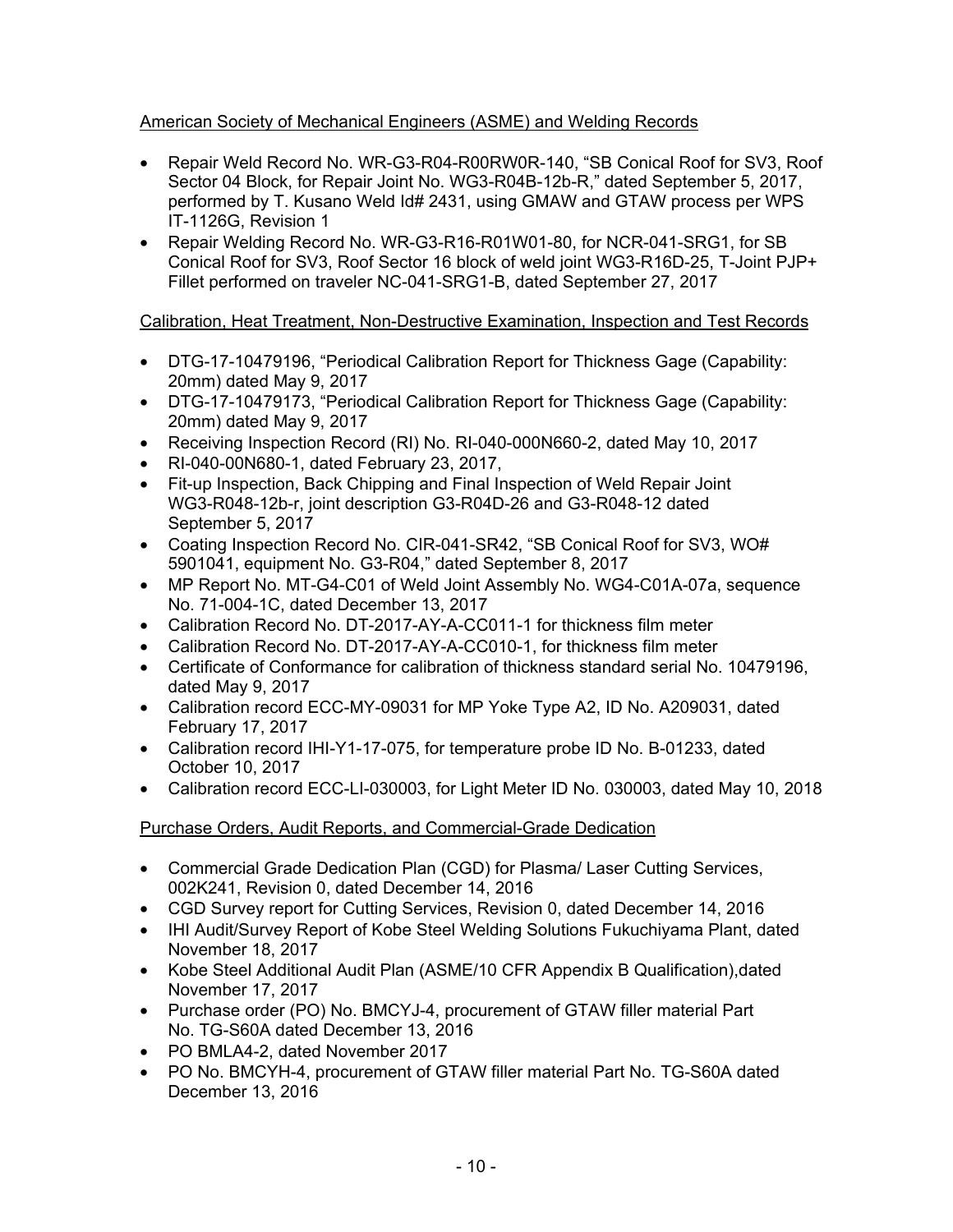## Nonconformance Reports

- Nonconformance Report (NCR)-043-G R16-001, issued on December 12, 2017, for R01B tail plate part/joint No. G4-R01B-04, during visual examination of cutting process at sequence No. KBC-102, on traveler No. PCL-SV4-YKBC, identified gas notches/gouges with NCR disposition action by QC Manager to repair on Repair traveler No. NC-043-GR16-001 using shop guide (SG) No. 006 of General Repair Procedure 5901040-000R102, Revision 4, for SV4 SB Conical Roof
- NCR -043-G R86-002, issued on December 12, 2017, for R08A tail plate part/joint No. G4-R08-04, during visual examination of cutting process at sequence No. KBC-172, on traveler No. PCL-SV4-YKBC, identified gas notches/gouges with NCR disposition action by QC Manager to repair using shop guide (SG) No. 006 of General Repair Procedure 5901040-000R102, Revision 4, for SV4 SB Conical Roof
- NCR-041-G-R42-036, dated July 8, 2017, "SV3 SB Conical Roof Part/Joint Name R04, work order No. 5901041, Process Sequence No. ZE-RS04-04" for process checklist PCL-SVE-RZZE-R04, unacceptable VT/PT/MT indication discovered in the weld joint and was disposition as minor repair using shop repair guidance (SG) No.002, Disposition as minor repair
- NCR-041-SC12, "Dimensional deviation of SV3 CR01 (Final DT)," dated July 11, 2017
- NCR-041-SC21, "Dimensional deviation of SV3 CR02 (Final DT)," dated June 14, 2017
- NCR-041-SC32, "Dimensional deviation of SV3 CR03 (Final DT)," dated July 11, 2017
- NCR-041-SM11, "Deviation from specified WPS," dated May 18, 2017
- NCR-041-SR42 Remained weld defect found at monitoring after Final Inspection, dated August 28, 2017
- NCR-041-SR51 dated June 30, 2017, initiated for SB Conical Roof SV3 Dimensional deviation (Final Detail) for joint No. R05 on traveler No. PCS-SV3-R512 for Roof Sector 05, due to weld deformation, Disposition submit an N&DR No. APP-1278-GNR-850046, "IHI\_NCR-041-SR51\_R05\_Dimensional Deviation\_SV3\_Revison 1, approved as "Use-As-Is," dated August 4, 2017, with IHI closed NCR on August 9, 2017
- NCR-041-SRF1 Dimensional deviation for SV3 RS15 (Final DT), October 20, 2017
- NCR-041-SRG1, "Incorrect Installation Direction," dated September 25, 2017
- NCR-041-SRG2 Notice of Nonconformity Dimensional deviation for SV3 RS16 (Final DT), dated October 27, 2017
- NCR-041-SRL1, "Miss-machining of MC10x22," dated August 17, 2017
- NCR-40-SS02, "Carbozinc 859 temperature of coating material deviated from specified range, dated July 5, 2017

# Corrective Action Reports (Corrective Action Control Sheet)

- CACS-17-017, dated August 16, 2017, initiated for NCR-041-SR22, SR12, SR41, SR71, SR81, NCR-042-SR11, SR31, SR41 and SR51, as non-significant level 1 for improvement accuracy of product, fabrication sequence or method and results to be evaluated. Shop guidance for Roof Sector fabrication will be prepared to improve product manufacturing accuracy, results of final dimensional testing of Roof Sector SV3-R01 through R16 will be evaluated and effectiveness confirmed.
- CACS-17-019, dated July 21, 2017, as nonsignificant level 1 for improvement not requiring cause analysis for mill induced flaws found after painting for C-shapes MC10 channel supplied by TW Metals for Roof Sector. The CAR was withdrawn based on IHI acceptance of mill induced flaws and will treat one by one. The CAR closed on July 21, 2017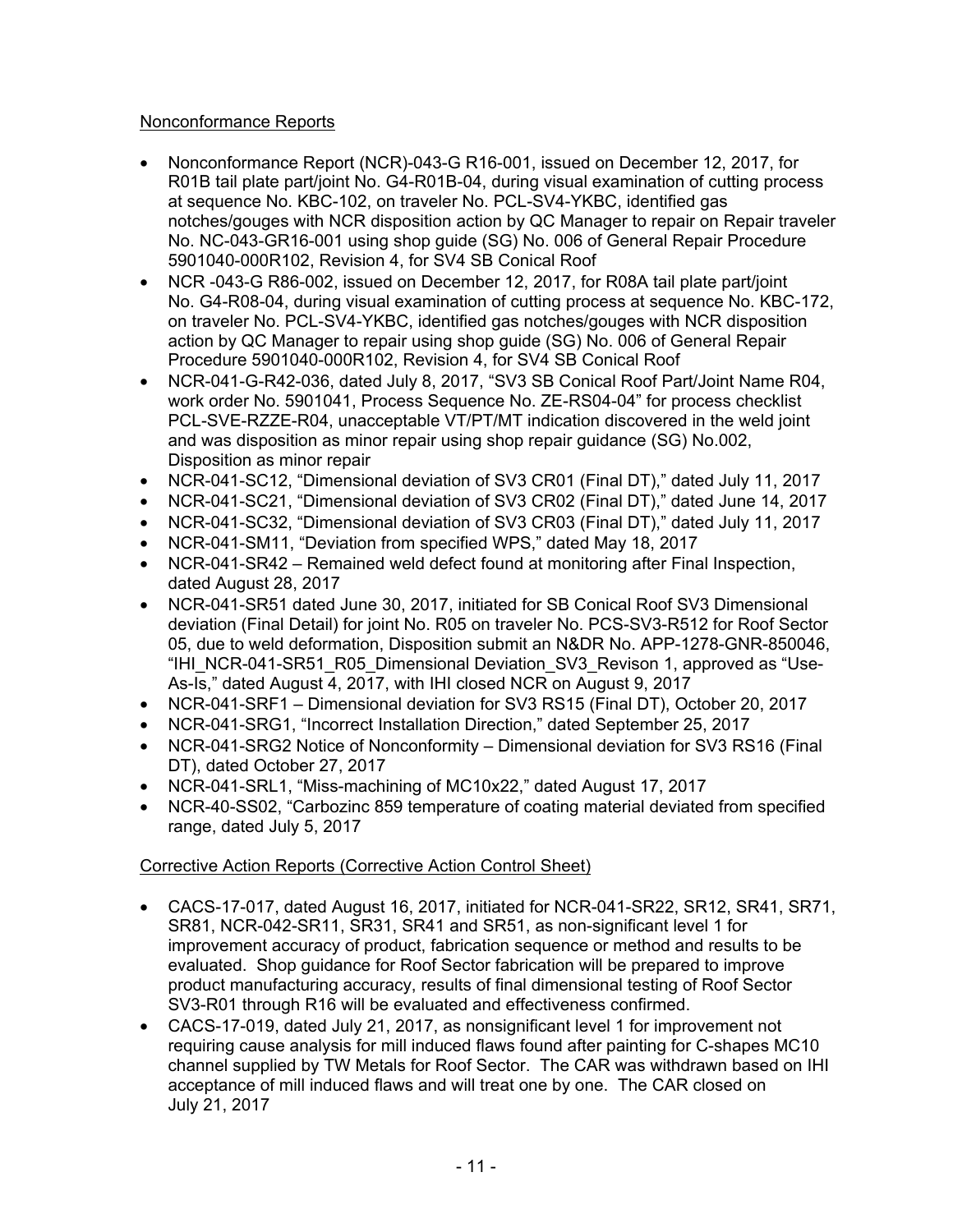- CAR-17-024, dated August 7, 2017, initiated as nonsignificant level 1 as result from an external audit finding for 4 Roof sectors during temporary storage no identification of product on packing, and IHI deviated from its procedure. IHI took corrective action and closed on August 7, 2017
- CACS-17-026, dated August 10, 2017, initiated as non-significant level 1, for inadequate supplier audit frequency. The CAR closed
- CACS-17-027, dated August 31, 2017, initiated as significant level 2, for marking and storage of 4 Roof Sectors during temporary storage. Reviewed apparent cause analysis sheet and corrective action to correct the storage conditions. WECTEC NOUC No. 132175-D100-SB008, SB008-405-004-IHI-JPN-019-N00002, approved on September 21, 2017
- CACS-17-030, dated September 30, 2017, initiated for NCR-041-SR91 as non-significant level I, to improve the accuracy of applicable detail items
- CACS-17-031, dated October 10, 2017, initiated for safety-related weld defect found at monitoring of storage product after final inspection, as a result of NCR-041-SR42, corrective action was to improve marking for repairs
- CACS-16-072, dated March 31, 2017, initiated from internal audit, closed on March 31, 2017
- CACS-16-073, dated March 31, 2017, initiated from internal audit, closed on May 30, 2017

# Corrective Action Requests Opened During the NRC Inspection

• CACS-17-038, CACS-17-039, CACS-17-042

# Training Records

- Welder Performance Qualification Record (WPQR) for welder ID No. W-2431, qualified in GTAW process for carbon to carbon steel (P1-P1) base metal in 6G position to WPS TVPF-T-01G-QT Revision 1 qualified by bend test on August 5, 2009
- WPQR for welder ID No. W-2555, qualified in GTAW process, P1-P1 base metal in 6G position for WPS TVPF-T-01G-QT by bend test on August 5, 2009, recertified on November 13, 2012
- WPQR for welder ID No. W-1972, qualified in GMAW process, P1-P1 base metal, in 6G position for WPS TVPF-I-01G-QT by bend test on November 25, 2010, recertified on March 6, 2012
- WPQR for welder ID No. W-2705, qualified in GMAW process, P1-P1 base metal in 6G position for WPS TVPF-I-01G-QT by bend test on November 25, 2010, recertified on March 6, 2012
- Quality Control Qualification Records and Annual Performance Evaluation Records for Ryohei Kawano, Ryoichi Horikoshi, Mikihiro Kuruma, Toshiyuki Shimizu qualified as Level II
- Toshiyuki Shimizu Level II, Calibration and QC Inspector
- Certificate of Painting/Coating Inspection Personnel, certificate record for Takayuki Yagi Hidekki Yagi, Manabu Satou, and Keita Inoue all Level II
- Certificate No. CUT-I-1009, Revision 2, "Certification of QC Personnel Qualification," for Takayuki Yagi as Level III in UT, MT, PT, VT and Leak Testing, recertified on October 30, 2017 to IHI written practice IBR M13-02106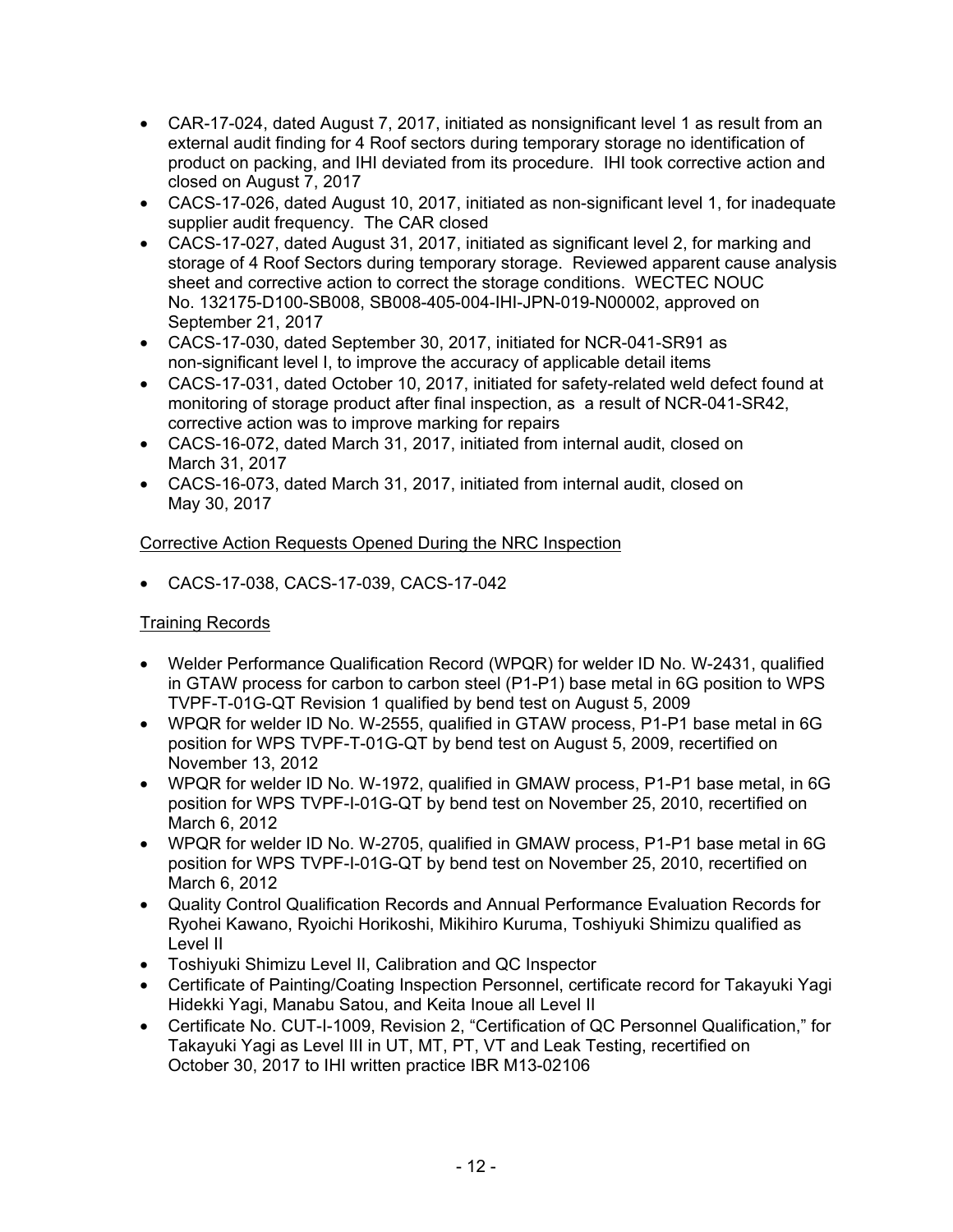- Certificate No. CQC-I-1009, Revision 3, "Certification of QC Personnel Qualification," for Takayuki Yagi Level III QC, recertified on October 26, 2016, to IHI written practice IBR M13-02105
- Visual Acuity Record for Takayuki Yagi, Ryoichi Horikoshi, Mikihiro Kuruma, and Toshiyuki Shimzu
- Level II Penetrant Testing (PT) NDE qualification records and annual performance evaluation records for Ryoichi Horikoshi, Mikihiro Kuruma, and Toshiyuki Shimzu
- Level II MP qualification records and annual performance evaluation records for Yasuhiro Uenoyama, Ryoichi Horikoshi, Mikihiro Kuruma, and Toshiyuki Shimzu
- Level II UT qualification Records and annual performance evaluation records for Mikihiro Kuruma, Toshiyuki Shimzu, Ryoichi Horikoshi, and Makoto Nakamura
- Level II qualification record of NDE personnel ID No. MT-2C-052, reviewed and approved by IHI Level III on July 15, 2016
- IHI Document No. FOW-17-01, "Certificate of Forming Operator Qualification," for forming operators Masahiro Yanagisawa, Hiroaki Hanaya, Eli Takada, and Kazunori Hohjo

# **Miscellaneous**

- 132175-D100.SB008, Attachment 2, "Inspection Attributes List (IAL) for Shield Building Conical Roof," Revision 6, dated March 2, 2017
- 132175-D100.SB008, Attachment 2, "Welding Preparation Guide for the Shield Building Conical Roof," Revision 7, dated March 2, 2017
- 132176-D100.SB008, "Purchase Order Revision, Vogtle EPC Unit 3 & Site, Shield Building Conical Roof," Revision 16, dated October 19, 2017
- 132176-D100.SB008, "Purchase Order Revision, Vogtle EPC Unit 4 & Site, Shield Building Conical Roof," Revision 16, dated October 19, 2017
- 132176-D100.SB008-SOW, "Scope of Work/ Supplemental QA Requirements for Shield Building Conical Roof Structural Steel," Revision 3
- 132176-D100.SB008-SOW, "Scope of Work/ Supplemental QA Requirements for Shield Building Conical Roof Structural Steel," Revision 3
- 5901043-000N621, "Material Requisition, ASTM A572 Gr. 50 (Part 1)," Revision B, dated February 21, 2017
- APP-1208-Z0-001, "Specification for the Fabrication and Field Erection of the SC Panels and the Conical Roof Steel Structure for the AP1000 Shield Building," Revision 2, dated January 8, 2016
- APP-1278-GEF-850002, "Manganese Limits for A572 Plate," Revision 0, dated December 4, 2015
- APP-1278-GF-850060, "[IHI to WEC] Clarification of Stiffener Plate Design in Compression Ring," Revision 0, September 7, 2016
- APP-1278-GF-850083, "Proposed Change to Ring Girder Top Flange," Revision 0, dated October 5, 2016
- APP-1278-GF-850099, "[IHI to WEC] Proposal for Un-weld Portions," Revision 0, dated October 28, 2016
- APP-1278-GF-850109, "[IHI to WEC] SSD-23 Dimension Clarification," dated Revision 0, November 29, 2016
- APP-1278-GF-850130, "[IHI to WEC] Clarification of CJP Weld Configuration," dated Revision 0, December 13, 2016